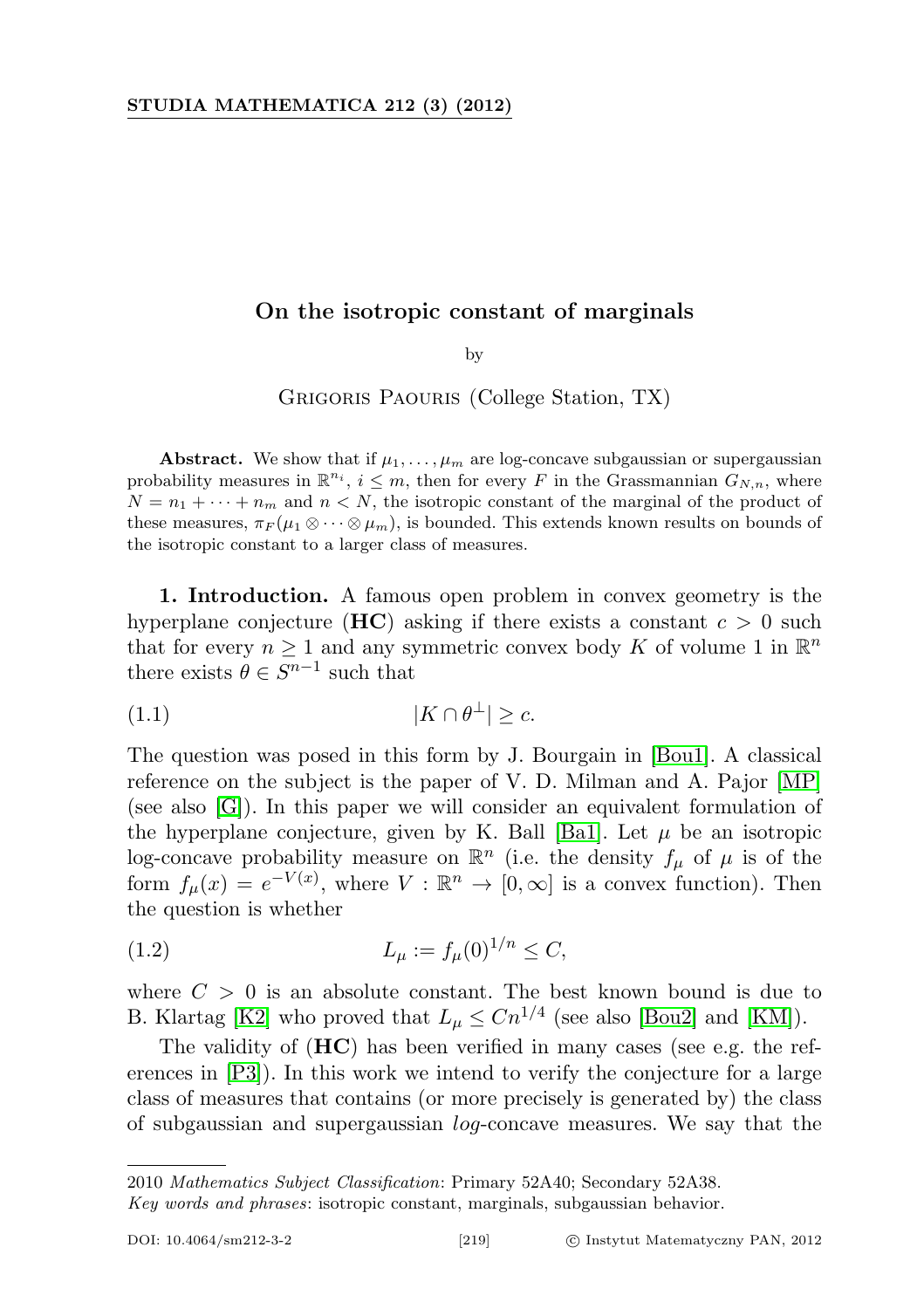measure  $\mu$  in  $\mathbb{R}^n$  is *subgaussian* (with constant b) if for every  $\theta \in S^{n-1}$ ,

$$
\mu\Big(\{x: |\langle x,\theta\rangle| \ge t \int_{\mathbb{R}^n} |\langle x,\theta\rangle| \, d\mu(x)\}\Big) \le 2e^{-t^2/\delta^2}
$$

for all  $t \geq 1$ , and supergaussian (with constant a) if for every  $\theta \in S^{n-1}$ ,

$$
\mu\Big(\{x: |\langle x,\theta\rangle| \ge t \int_{\mathbb{R}^n} |\langle x,\theta\rangle| \, d\mu(x)\}\Big) \ge 2e^{-a^2t^2}
$$

for all  $1 \le t \le \sqrt{n}/a$  (see also §4 for more information). There are several examples of measures that have either the one or the other property (see §4) and in both cases the  $(HC)$  has been verified ([\[Bou3\]](#page-16-5), [\[DP\]](#page-16-6), [\[KM\]](#page-16-4) and [\[P3\]](#page-17-1)).

However, it is quite easy to construct examples of measures that have subgaussian and supergaussian directions (e.g. the product of a subgaussian and a supergaussian measure). Moreover, it is not true that a direction will be either supergaussian or subgaussian. Actually, the results of [\[GPV1\]](#page-16-7) show that if  $\mu$  is a general log-concave measure in  $\mathbb{R}^n$  then a "typical" marginal measure  $\pi_F(\mu)$  of the measure on the subspace F of dimension  $k \gg \sqrt{n}$  has directions that are neither supergaussian nor subgaussian.

Before we describe the class of measures that we will treat in this paper let us mention another famous conjecture—at first sight unrelated to the hyperplane conjecture—which was proposed by Kannan, Lovász and Simonovits [\[KLS\]](#page-16-8). We will use the abbreviation (KLS). In equivalent form, (KLS) asks if for any isotropic log-concave probability measure  $\mu$  on  $\mathbb{R}^n$ and any smooth function  $g : \mathbb{R}^n \to \mathbb{R}$ ,

(1.3) 
$$
\operatorname{var}_{\mu}(g) := \mathbb{E}|g - \mathbb{E}(g)|^2 \le C \mathbb{E} \|\nabla g\|_2^2,
$$

where  $C > 0$  is an absolute constant (see [\[M\]](#page-16-9) for other equivalent formulations of the question). Recently, Eldan and Klartag [\[EK\]](#page-16-10) (see also [\[BN\]](#page-15-1), also  $|\text{Ba2}|$  showed that if  $(\mathbf{KLS})$  has a positive answer then  $(\mathbf{HC})$  is also true. More precisely, they showed that a weaker version of the (KLS) conjecture (the so-called variance conjecture) is sufficient. We refer to [\[GM\]](#page-16-11) for the best known bound and more information related to the latter problem.

The validity of  $(HC)$  has been verified in many cases (see e.g. the references in  $[P3]$ ; on the contrary,  $(KLS)$  has been established in some very special cases only (1-dimensional log-concave probability measures [\[Bo\]](#page-16-12), and indicators of  $B_p^n$  [\[So\]](#page-17-2)). However, it is known that if  $\mu_1, \mu_2$  are two probability measures satisfying (1.3) with the same constant, then so does their product  $\mu_1 \otimes \mu_2$  (see e.g. [\[L,](#page-16-13) p. 98]). Moreover, if  $\mu$  satisfies (1.3) with some constant D, then any marginal  $\pi_F(\mu)$  of  $\mu$  also satisfies (1.3) with the same constant. So, combining these two operators one can construct a rich family of isotropic log-concave probability measures which satisfy (KLS).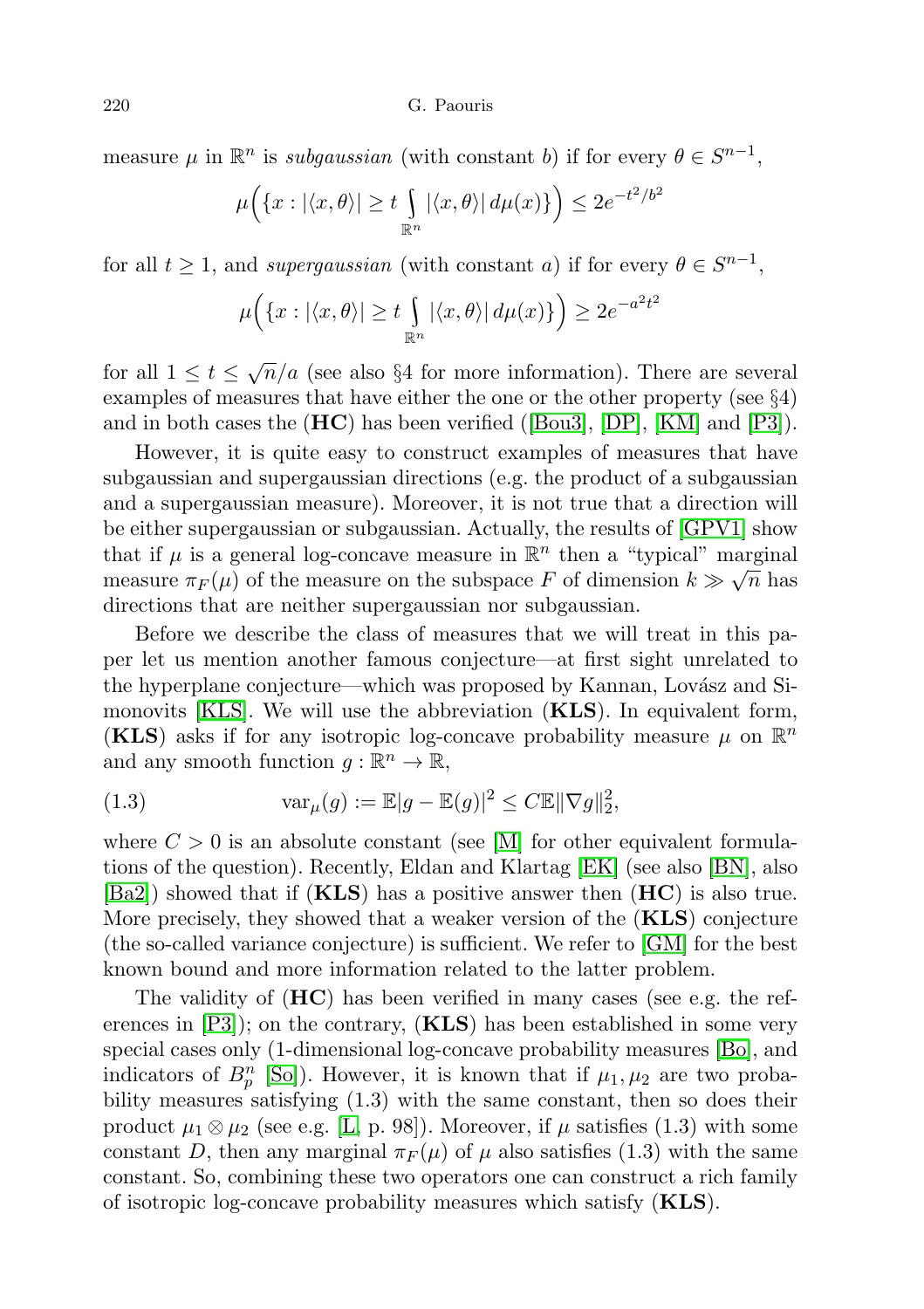The behavior of the isotropic constant with respect to the two operators described above is different. It is well known that the isotropic constant of the product of two measures is bounded by the maximum of the corresponding isotropic constants (see, for example, [\[G,](#page-16-1) Lemma 1.6.6]). It is not known if given an isotropic log-concave probability measure  $\mu$  on  $\mathbb{R}^N$  and a subspace  $F \in G_{N,n}$  one has

$$
(1.5) \t\t\t L_{\pi_F(\mu)} \leq cL_{\mu}
$$

for some universal constant  $c > 0$ . Actually, (1.5) is another equivalent formulation of  $(HC)$ —see §5 for the details.

Our main result states that the isotropic constant is stable under these two operators if we start with the class of supergaussian and subgaussian measures:

THEOREM 1.1. There exists an absolute constant  $c > 0$  such that the fol*lowing is true:* Let  $m \geq 1$ ,  $a, b > 0$  and  $\mu_1, \ldots, \mu_m$  be isotropic log-concave probability measures in  $\mathbb{R}^{n_i}$  such that, for every  $i \leq N$ ,  $\mu_i$  is either supergaussian with constant a or subgaussian with constant b. Let  $N := n_1 + \cdots + n_m$ ,  $n < N$  and  $F \in G_{N,n}$  be any n-dimensional subspace of  $\mathbb{R}^N$ . Then for any probability measure of the form  $\mu := \pi_F(\bigotimes_{i=1}^m \mu_i)$  one has

$$
(1.6) \t\t\t L_{\mu} \leq c \max\{a, b\},\
$$

where  $c > 0$  is an absolute constant.

The paper is organized as follows. In §2 we gather some background material. In §3 we investigate the properties of classes of log-concave measures that are close under the cartesian product and marginal operation (coherent classes of measures). In particular, we show that the largest isotropic constant of measures in such a class that is created by two different classes is bounded by the maximum isotropic constant of measures in these two classes (Proposition 3.5). In  $\S 4$  we investigate the properties of the classes of supergaussian and subgaussian measures. In particular, we show that the isotropic constant of measures in the coherent class that contains the supergaussian measures is bounded (Theorem 4.6). Then we conclude the proof of the main theorem. We conclude in §5 with some applications of the main theorem and some final remarks.

## 2. Preliminaries

**2.1. Basic notation.** We work in  $\mathbb{R}^n$ , which is equipped with a Euclidean structure  $\langle \cdot, \cdot \rangle$ . We denote by  $\|\cdot\|_2$  the corresponding Euclidean norm, and write  $B_2^n$  for the Euclidean unit ball, and  $S^{n-1}$  for the unit sphere. Volume is denoted by  $|\cdot|$ . We write  $D_n$  for the Euclidean ball of volume 1 and  $\sigma$  for the rotationally invariant probability measure on  $S^{n-1}$ .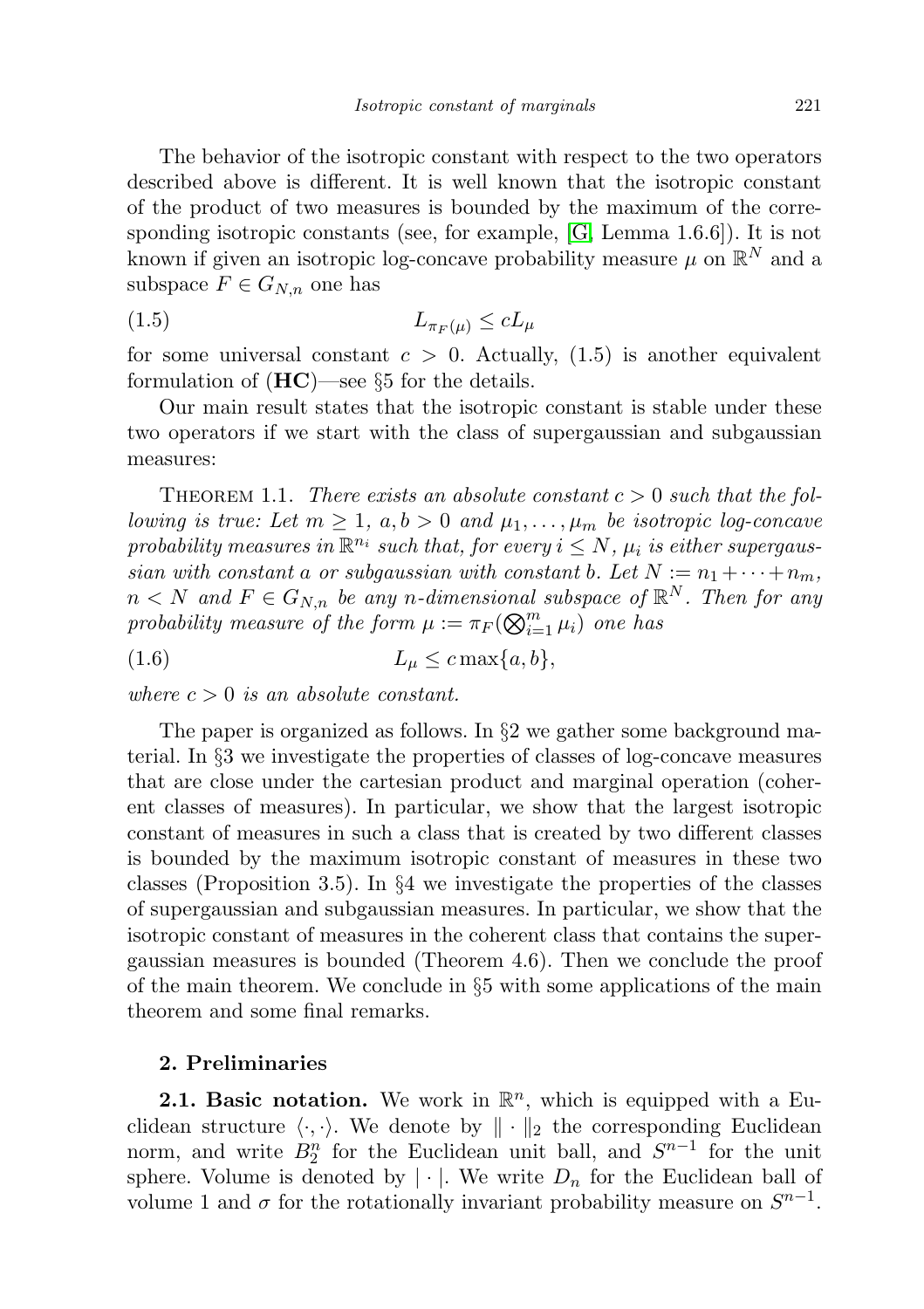The Grassmann manifold  $G_{n,k}$  of k-dimensional subspaces of  $\mathbb{R}^n$  is equipped with the Haar probability measure  $\mu_{n,k}$ . Let  $1 \leq k \leq n$  and  $F \in G_{n,k}$ . We will denote by  $P_F$  the orthogonal projection from  $\mathbb{R}^n$  onto F.

The letters  $c, c', c_1, c_2$  etc. denote absolute positive constants which may change from line to line. Whenever we write  $a \simeq b$ , we mean that there exist absolute constants  $c_1, c_2 > 0$  such that  $c_1 a \leq b \leq c_2 a$ . If  $A \subseteq \mathbb{R}^n$  with  $|A| > 0$ , we write  $\widetilde{A} := |A|^{-1/n} A$ .

**2.2. Probability measures.** We denote by  $\mathcal{P}_{[n]}$  the class of all probability measures in  $n$ -dimensional Euclidean spaces which are absolutely continuous with respect to the Lebesgue measure. We write  $A_n$  for the Borel  $\sigma$ -algebra in the corresponding *n*-dimensional Euclidean space. The density of  $\mu \in \mathcal{P}_{[n]}$  is denoted by  $f_{\mu}$ . We also write  $\mathcal{P} := \bigcup_{n=1}^{\infty} \mathcal{P}_{[n]}$ .

The subclass  $\mathcal{SP}_{[n]}$  consists of all symmetric measures  $\mu \in \mathcal{P}_{[n]}$ ;  $\mu$  is called symmetric if  $f_{\mu}$  is an even function on  $\mathbb{R}^n$ .

The subclass  $\mathcal{CP}_{[n]}$  consists of all  $\mu \in \mathcal{P}_{[n]}$  that have center of mass at the origin; so,  $\mu \in \mathcal{CP}_{[n]}$  if

(2.1) 
$$
\int_{\mathbb{R}^n} \langle x, \theta \rangle d\mu(x) = 0
$$

for all  $\theta \in S^{n-1}$ .

Let  $\mu \in \mathcal{P}_{[n]}$ . For every  $1 \leq k \leq n-1$  and  $F \in G_{n,k}$ , we define the *F*-marginal  $\pi_F(\mu)$  of  $\mu$  as follows: for every  $A \in \mathcal{A}_F$ ,

(2.2) 
$$
\pi_F(\mu)(A) := \mu(P_F^{-1}(A)).
$$

It is clear that  $\pi_F(\mu) \in \mathcal{P}_{[\dim F]}$ . Note that, by the definition, for every Borel measurable function  $f: \mathbb{R}^n \to [0, \infty)$  we have

(2.3) 
$$
\int\limits_F f(x) d\pi_F(\mu)(x) = \int\limits_{\mathbb{R}^n} f(P_F(x)) d\mu(x).
$$

The density of  $\pi_F(\mu)$  is the function

(2.4) 
$$
f_{\pi_F(\mu)}(x) = \pi_F(f_\mu)(x) = \int_{x+F^\perp} f_\mu(y) \, dy.
$$

Let  $\mu_1 \in \mathcal{P}_{[n_1]}$  and  $\mu_2 \in \mathcal{P}_{[n_2]}$ . We will write  $\mu_1 \otimes \mu_2$  for the measure in  $\mathcal{P}_{[n_1+n_2]}$  which satisfies

(2.5) 
$$
(\mu_1 \otimes \mu_2)(A_1 \times A_2) = \mu_1(A_1)\mu_2(A_2)
$$

for all  $A_1 \in \mathcal{A}_{n_1}$  and  $A_2 \in \mathcal{A}_{n_2}$ . It is easily checked that  $f_{\mu_1 \otimes \mu_2} = f_{\mu_1} f_{\mu_2}$ .

Moreover, the marginal operator and the product operator "commute": Let  $1 \leq k_i < N_i$ ,  $F_i \in G_{N_i,k_i}$  and  $\mu_i \in \mathcal{P}_{N_i}$  for  $i = 1, 2$ . Then

(2.6) 
$$
\pi_{F_1}(\mu_1) \otimes \pi_{F_2}(\mu_2) = \pi_F(\mu_1 \otimes \mu_2),
$$

where  $F := F_1 \otimes F_2$ .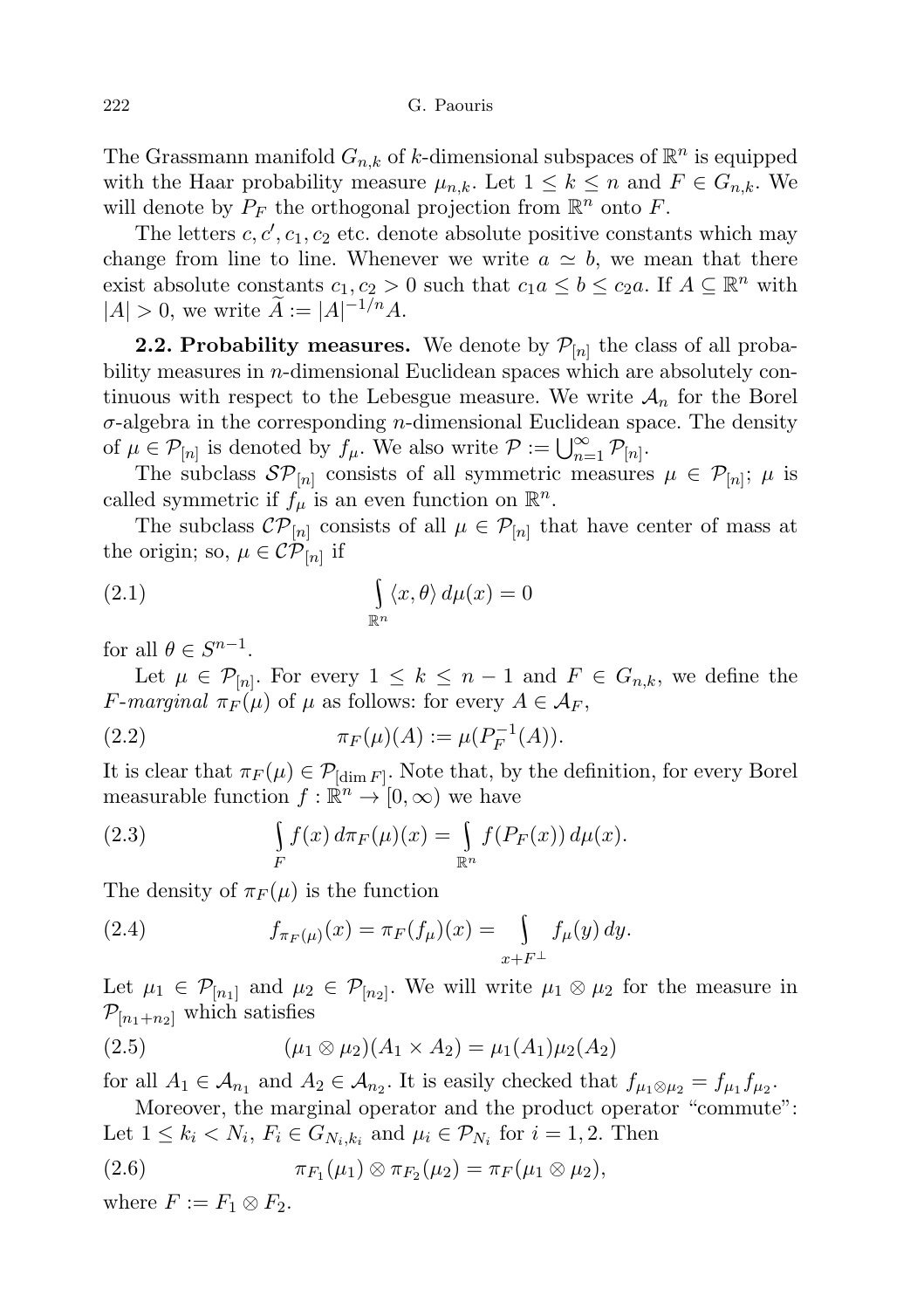Let  $\mu \in \mathcal{P}_{[n]}$  and  $\lambda > 0$ . We define  $\mu_{(\lambda)} \in \mathcal{P}_{[n]}$  as the measure that has density  $f_{\mu(\lambda)}(x) := \lambda^n f_\mu(\lambda x)$ . Moreover, if  $T \in SL(n)$  we define  $\mu \circ T \in \mathcal{P}_{[n]}$ as the measure with density  $f_{\mu\circ T}(x) := f_{\mu}(T^{-1}x)$ .

If  $\mu_i \in \mathcal{P}$  we write  $\mu_i \Rightarrow \mu$  for the weak convergence of  $\mu_i$  to  $\mu$ .

**2.3. Log-concave measures.** We denote by  $\mathcal{L}_{[n]}$  the class of all logconcave probability measures on  $\mathbb{R}^n$ . A measure  $\mu$  on  $\mathbb{R}^n$  is called log-concave if for any compact sets  $A, B$  and any  $\lambda \in (0, 1)$ ,

$$
\mu(\lambda A + (1 - \lambda)B) \ge \mu(A)^{\lambda} \mu(B)^{1 - \lambda}.
$$

A function  $f : \mathbb{R}^n \to [0, \infty)$  is called *log-concave* if  $\log f$  is concave.

It is known that if  $\mu \in \mathcal{L}_{[n]}$  and  $\mu(H) < 1$  for every hyperplane H, then  $\mu \in \mathcal{P}_{[n]}$  and its density  $f_{\mu}$  is log-concave (see [\[Bor\]](#page-16-14)). As an application of the Prékopa inequality one can check that if  $f$  is log-concave then, for every  $k \leq n-1$  and  $F \in G_{n,k}, \pi_F(f)$  is also log-concave. As before, we write  $\mathcal{CL}_{[n]}$ or  $\mathcal{SL}_{[n]}$  for the classes of centered or symmetric non-degenerate  $\mu \in \mathcal{L}_{[n]}$ respectively.

If  $\mu_1, \mu_2 \in \mathcal{L}_{[n]}$  we define their convolution  $\mu_1 * \mu_2$  as the measure with density  $f_{\mu_1 * \mu_2}(x) := \int_{\mathbb{R}^n} f_{\mu_1}(y) f_{\mu_2}(x - y) dy$ . It follows from the Prékopa inequality that  $\mu_1 * \mu_2$  is well defined and belongs to  $\mathcal{L}_{[n]}$ . In the notation given above, one can check that

(2.7) 
$$
(\mu_1 * \mu_2)_{(\sqrt{2})} = \pi_F(\mu_1 \otimes \mu_2),
$$

where  $F := \{(x, y) \in \mathbb{R}^{2n} : x = y\}.$ 

**2.4. Convex bodies.** A convex body in  $\mathbb{R}^n$  is a compact convex subset C of  $\mathbb{R}^n$  with non-empty interior. We say that C is symmetric if  $x \in C$ implies that  $-x \in C$ . We say that C is centered if  $\int_C \langle x, \theta \rangle dx = 0$  for every  $\theta \in S^{n-1}$ . The support function  $h_C : \mathbb{R}^n \to \mathbb{R}$  of C is defined by  $h_C(x) = \max\{\langle x, y \rangle : y \in C\}$ . Note that if K is a convex body in  $\mathbb{R}^n$  then the Brunn–Minkowski inequality implies that  $\mathbf{1}_{\widetilde{K}} \in \mathcal{L}_{[n]}$ .

We denote by  $\mathcal{K}_{[n]}$  the class of convex bodies in  $\mathbb{R}^n$  and by  $\widetilde{\mathcal{K}}_{[n]}$  the subclass of bodies of volume 1. Also,  $\mathcal{CK}_{[n]}$  is the class of centered convex bodies (bodies with center of mass at the origin) and  $\mathcal{SK}_{[n]}$  is the class of origin symmetric convex bodies in  $\mathbb{R}^n$ .

**2.5.**  $L_q$ -centroid bodies. Let  $\mu \in \mathcal{P}_{[n]}$ . For every  $q \ge 1$  and  $\theta \in S^{n-1}$ we define

$$
h_{Z_q(\mu)}(\theta) := \Big(\bigcup_{\mathbb{R}^n} |\langle x, \theta \rangle|^q f_\mu(x) \, dx\Big)^{1/q},
$$

where  $f_{\mu}$  is the density of  $\mu$ . If  $\mu$  is log-concave then  $h_{Z_q(\mu)}(\theta) < \infty$  for every  $q \ge 1$  and every  $\theta \in S^{n-1}$ . We define the  $L_q$ -centroid body  $Z_q(\mu)$  of  $\mu$  to be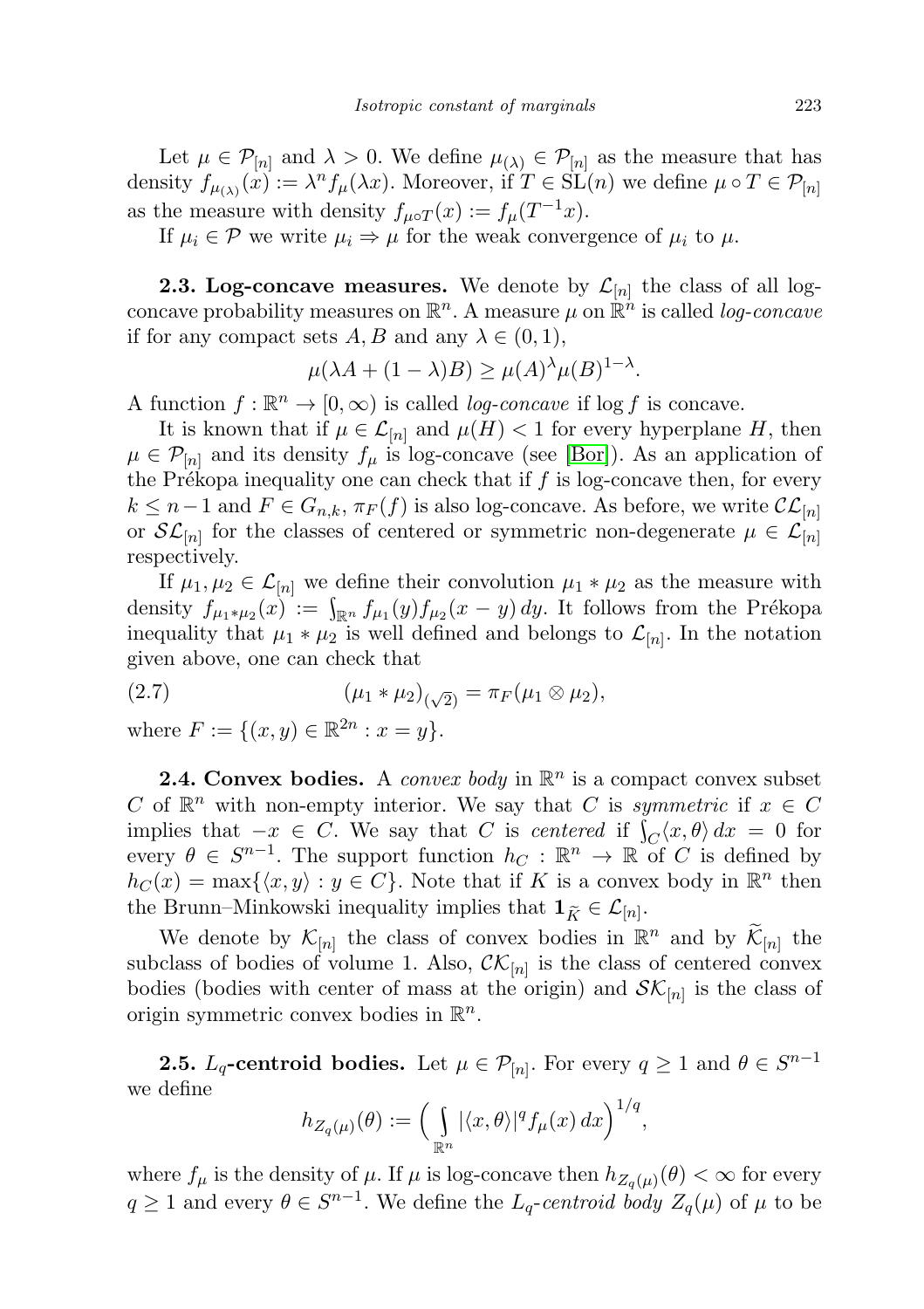the centrally symmetric convex set with support function  $h_{Z_q(\mu)}$ . One can check that for any  $T \in SL(n)$  and  $\lambda > 0$ ,

(2.8) 
$$
Z_p((\mu \circ T)_{(\lambda)}) = \frac{1}{\lambda} T(Z_p(\mu)).
$$

Note that (2.3) implies that

(2.9) 
$$
P_F(Z_p(\mu)) = Z_p(\pi_F(\mu)).
$$

 $L_q$ -centroid bodies were introduced, with a different normalization, in [\[LZ\]](#page-16-15) (see also [\[LYZ\]](#page-16-16) where an  $L_q$  affine isoperimetric inequality was proved). Here we follow the normalization (and notation) that appeared in [\[P1\]](#page-17-3). The original definition concerned the class of measures  $\mu_K$  where  $\mu_K$  is the uniform measure on a body  $K \in \mathcal{K}_{[n]}$ . In this case, we also write  $Z_q(K)$ instead of  $Z_q(\mu_K)$ .

If K is a compact set in  $\mathbb{R}^n$  and  $|K| = 1$ , it is easy to check that  $Z_1(K) \subseteq Z_p(K) \subseteq Z_q(K) \subseteq Z_\infty(K)$  for all  $1 \leq p \leq q \leq \infty$ , where  $Z_\infty(K) =$ conv({K, -K}). Note that if  $T \in SL(n)$  then  $Z_p(T(K)) = T(Z_p(K))$ . More-over, it was proved in [\[P2,](#page-17-4) Theorem 4.4] that, for all  $1 \leq n \lt N$ ,  $K \in \mathcal{CK}_{[N]}$ and  $F \in G_{N,n}$ ,

(2.10) 
$$
|P_F(Z_n(K))|^{1/n}|K \cap F^{\perp}|^{1/n} \simeq 1.
$$

For additional information on  $L_q$ -centroid bodies, we refer to [\[P1\]](#page-17-3) and [\[P2\]](#page-17-4).

**2.6.** Isotropic probability measures. Let  $\mu$  be a centered measure in  $\mathcal{P}_{[n]}$ . We say that  $\mu$  is *isotropic* if  $Z_2(\mu) = B_2^n$ . Note that if  $\mu \in \mathcal{CL}_{[n]}$ , then there exist  $T \in SL(n)$  and  $\lambda > 0$  such that  $(\mu \circ T)_{(\lambda)}$  is isotropic. We write  $\mu_{\rm iso}$  for an "isotropic image" of  $\mu$ . Note that  $\mu_{\rm iso}$  is unique up to orthogonal transformations. If  $\mu \in \mathcal{CL}_{[n]}$  then we define the *isotropic constant* of  $\mu$ by  $L_{\mu} := f_{\mu_{iso}}(0)^{1/n}$ . We denote by  $\mathcal{IL}$  the class of isotropic log-concave measures.

It is known (see [\[P2,](#page-17-4) Proposition 3.7]) that if  $\mu \in \mathcal{IL}_{[n]}$ , then

(2.11) 
$$
1/L_{\mu} \simeq |Z_n(\mu)|^{1/n}.
$$

A centered convex body K is called *isotropic* if  $Z_2(K)$  is a multiple of the Euclidean ball. We define the *isotropic constant* of K in  $\mathcal{CK}_{[n]}$  of volume 1 by

(2.12) 
$$
L_K := \left(\frac{|Z_2(K)|}{|B_2^n|}\right)^{1/n}.
$$

So, K in  $\mathcal{CK}_{[n]}$  of volume 1 is isotropic if and only if  $Z_2(K) = L_K B_2^n$ . Let  $K \in \mathcal{CK}_{[n]}$  and  $a > 0$ . We write  $\mu_{K,a} := a^n \mathbf{1}_{K/a}$ . Note that K is isotropic if and only if  $\mu_{K,L_K} = L_K^n \mathbf{1}_{K/L_K}$  is isotropic as a measure.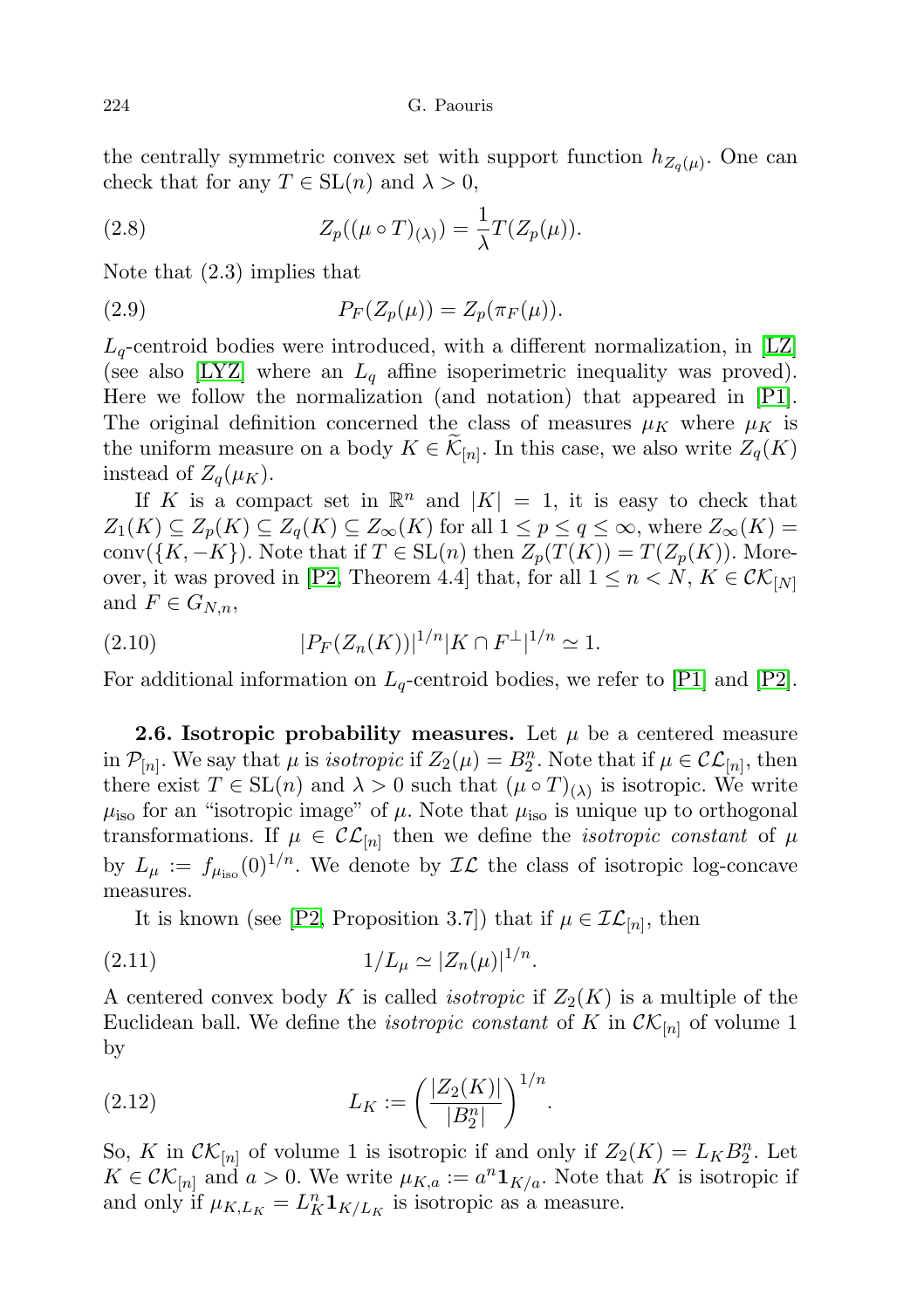We refer to [\[MP\]](#page-17-0), [\[G\]](#page-16-1) for additional information on isotropic convex bodies and to the books [\[S\]](#page-17-5), [\[MS\]](#page-17-6) and [\[Pi\]](#page-17-7) for basic facts from the Brunn– Minkowski theory and the asymptotic theory of finite-dimensional normed spaces.

3. Coherent classes of measures. We start with the definition of coherent classes of measures (see [\[DP\]](#page-16-6)). Recall that  $P := \bigcup_{n=1}^{\infty} P_{[n]}.$ 

DEFINITION 3.1. Let  $\mathcal{C} \subseteq \mathcal{P}$  be a class of probability measures. Then  $\mathcal{C}$ is called coherent if

- 1. For all  $n_1, n_2$  and  $\mu_1 \in C_{[n_1]}, \mu_2 \in C_{[n_2]}$  one has  $\mu_1 \otimes \mu_2 \in C_{[n_1+n_2]}$ .
- 2. For all  $n, 1 \leq k \leq n-1$ ,  $F \in G_{n,k}$  and  $\mu \in \mathcal{C}_{[n]}$  one has  $\pi_F(\mu) \in \mathcal{C}_{[k]}$ .
- 3. If  $\mu_i \in C_{[n]}, i = 1, 2, \ldots$ , and  $\mu_i \Rightarrow \mu$ , then  $\mu \in \mathcal{C}$ .

We will say that C is  $\tau$ -coherent if condition 3 is replaced with the following:

4. If  $\mu \in \mathcal{C}, \lambda > 0$  and  $T \in SL(n)$ , then  $(\mu \circ T)_{(\lambda)} \in \mathcal{C}$ .

We also agree that the null class is coherent. Note that if  $\mathcal{U}_1$  and  $\mathcal{U}_2$  are  $\tau$ -coherent then  $\mathcal{U}_1 \cap \mathcal{U}_2$  is also  $\tau$ -coherent. Denote  $\mathcal{C}_{[n]} := \mathcal{C} \cap \mathcal{P}_{[n]}$ . Observe that, by definition, a coherent class is stable under isometric image. Known results show that the classes  $S\mathcal{P}, C\mathcal{P}$  and  $\mathcal{L}$  are  $\tau$ -coherent. Also,  $\mathcal{I}$  is coherent (see [\[DP\]](#page-16-6)).

Let  $A \subseteq \mathcal{P}$  be a family of probability measures. We define

(3.1) 
$$
\overline{\mathcal{A}} := \bigcap \{ \mathcal{U} \subseteq \mathcal{P} : \mathcal{U} \text{ coherent and } \mathcal{A} \subseteq \mathcal{U} \}.
$$

It is clear that if  $\mathcal{A}_1 \subseteq \mathcal{A}_2$  then  $\overline{\mathcal{A}_1} \subseteq \overline{\mathcal{A}_2}$ .

Note that the class  $\mathcal{K} := \bigcup_{n=1}^{\infty} \{\mu \in \mathcal{P}_{[n]} : \mu = \mathbf{1}_{\tilde{K}}, K \in \mathcal{K}_{[n]}\}\)$  is not coherent since a marginal of  $\mu_K$  is not (in general) the uniform measure of a convex body.

Let  $A \subseteq \mathcal{CL}$ . Then we define

$$
(3.2) \tL_{\mathcal{A}} := \sup \{ L_{\mu} : \mu \in \mathcal{A} \}.
$$

We will need the following fact (which is a corollary of [\[W,](#page-17-8) Proposition  $2.11$ ]).

PROPOSITION 3.2. Let  $A \subseteq \mathcal{IL}$  be a family of probability measures and set  $\mathcal{C} := \overline{\mathcal{A}}$ . Then, for every  $n \geq 1$ , for every  $\mu \in \mathcal{C}_{[n]}$  and  $\varepsilon > 0$ , there exist  $k \in \mathbb{N}$ ,  $\mu_i \in \mathcal{A}_{n_i}$ ,  $i \leq k$ , with  $\sum_{i=1}^k n_i = N$  and  $F \in G_{N,n}$  such that

(3.3) 
$$
|L_{\mu} - L_{\nu}| \leq \varepsilon, \quad \text{where} \quad \nu := \pi_F \Big( \bigotimes_{i=1}^k \mu_i \Big).
$$

*Proof.* Let  $U \subseteq \mathcal{IL}$  be the smallest class which is closed under products and marginals and contains  $\mathcal{A}$ . Then it is proved in [\[W,](#page-17-8) Proposition 2.11] that  $\mathcal C$  is the closure of  $\mathcal U$  with respect to the Lévy metric. So, in order to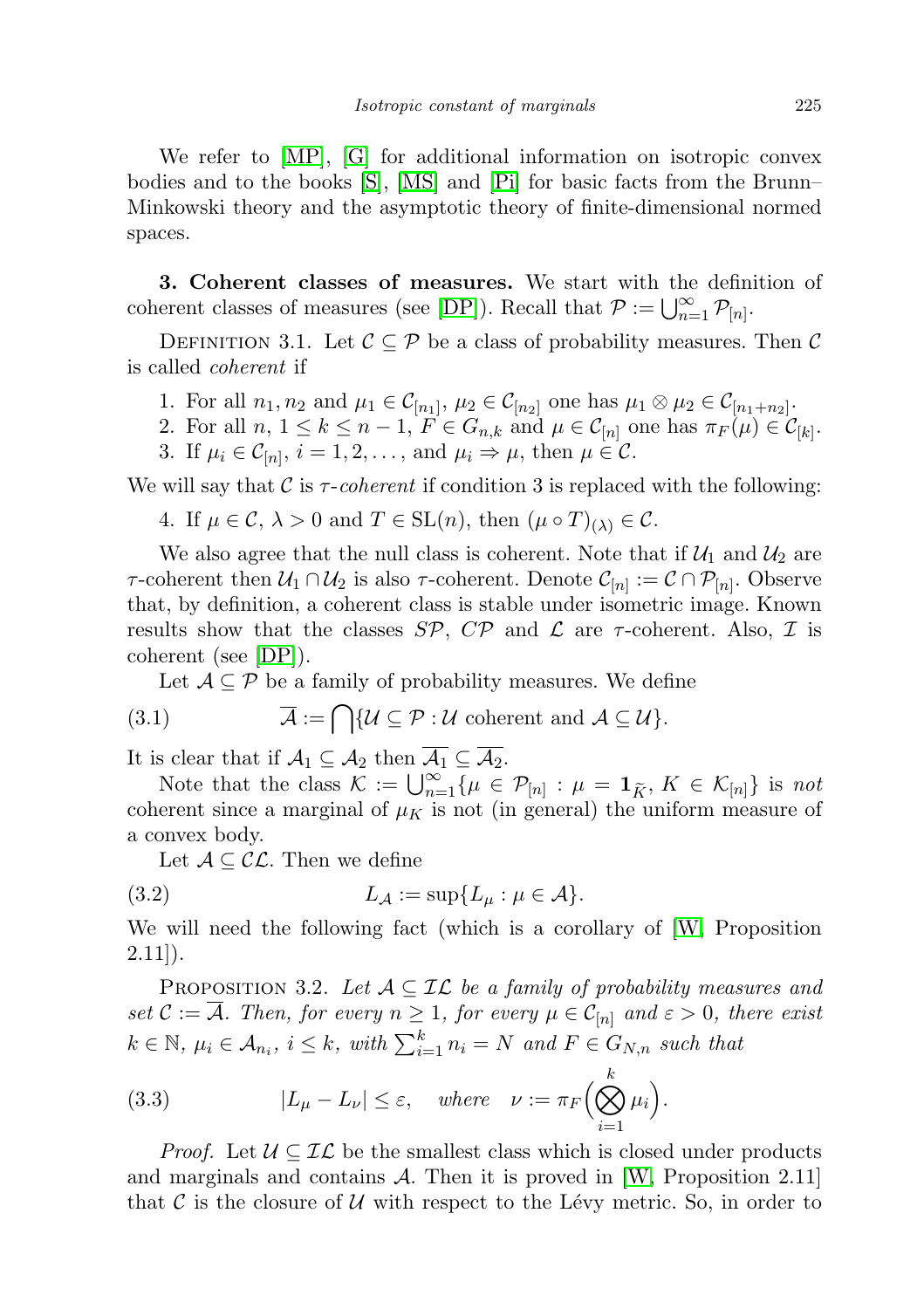finish the proof, it is enough to observe that  $L_{\mu}$  is continuous with respect to the Lévy metric and use  $(2.6)$ .

The next proposition follows from the definition of a  $\tau$ -coherent class and (2.6).

PROPOSITION 3.3. Let  $C \subseteq C\mathcal{L}$  be a  $\tau$ -coherent class and let  $\mu_1, \mu_2 \in C_{[n]}$ . Then  $\mu_1 * \mu_2 \in C_{[n]}.$ 

The next proposition allows us to work only with symmetric isotropic log-concave measures. The proof follows an argument of B. Klartag [\[K1\]](#page-16-17).

PROPOSITION 3.4. Let  $C \subseteq C\mathcal{L}$  be a  $\tau$ -coherent class of measures and set  $\mathcal{SC} := \mathcal{SL} \cap \mathcal{C}$ . Then √

$$
L_{\mathcal{C}} \leq e\sqrt{2} L_{\mathcal{SC}}.
$$

*Proof.* Let  $\mu \in \mathcal{C}_{[n]}$  and let  $\bar{\mu}$  the measure with density  $f_{\bar{\mu}}(x) = f_{\mu}(-x)$ . Since C is  $\tau$ -coherent,  $\bar{\mu} \in \mathcal{C}$ . Also, by Proposition 3.3,  $\mu^s := \mu * \bar{\mu} \in \mathcal{C}$  and it is straightforward to check that  $\mu^s$  is also symmetric. Note that  $L_{\mu} = L_{\bar{\mu}}$ . In order to finish the proof it is enough to show that for all  $\mu_1, \mu_2 \in \mathcal{CL}$ ,

(3.4) 
$$
L_{\mu_1 * \mu_2} \leq e\sqrt{2} \min\{L_{\mu_1}, L_{\mu_2}\}.
$$

We may assume that  $\mu_1, \mu_2$  are isotropic. Then one can check that

$$
(\mu_1 * \mu_2)_{(\sqrt{2})} = (\mu_1)_{(\sqrt{2})} * (\mu_1)_{(\sqrt{2})}
$$

is also isotropic. So,

$$
L_{\mu_1*\mu_2}^n := f_{(\mu_1*\mu_2)_{(\sqrt{2})}}(0) = \int_{\mathbb{R}^n} (f_{\mu_1})_{(\sqrt{2})}(y)(f_{\mu_2})_{(\sqrt{2})}(-y) dy
$$
  
 
$$
\leq ||(f_{\mu_2})_{(\sqrt{2})}||_{\infty} \leq e^n (f_{\mu_2})_{(\sqrt{2})}(0) = (e\sqrt{2})^n f_{\mu_2}(0) \leq (e\sqrt{2}L_{\mu_2})^n,
$$

where we have also used a theorem of M. Fradelizi  $[F]$  stating that, for any centered log-concave density  $f$  in  $\mathbb{R}^n$ , one has  $||f||_{\infty} \leq e^n f(0)$ . We work in the same way to get  $L_{\mu_1*\mu_2}^n \leq (e\sqrt{2} L_{\mu_1})^n$ . This proves (3.4).

Let 
$$
\mu_i \in \mathcal{IL}_{[n_1]}
$$
,  $i \leq m$ , and  $N := \sum_{i=1}^m n_i$ . Then

(3.5) 
$$
L_{\mu_1 \otimes \cdots \otimes \mu_m} = \prod_{i=1}^m L_{\mu_i}^{n_i/N} \le \max\{L_{\mu_i} : i \le m\}.
$$

Indeed, from the definition it follows that

$$
L_{\mu_1 \otimes \cdots \otimes \mu_m}^N = f_{\mu_1 \otimes \cdots \otimes \mu_m}(0) = \prod_{i=1}^m f_{\mu_i}(0) = \prod_{i=1}^m L_{\mu_i}^{n_i}.
$$

We will also need the following

PROPOSITION 3.5. Let  $\mathcal{A}_1, \mathcal{A}_2 \subseteq \mathcal{IL}$  be two coherent classes of measures. Then

$$
L_{\overline{\{\mathcal{A}_1,\mathcal{A}_2\}}} \leq c \max\{L_{\mathcal{A}_1},L_{\mathcal{A}_2}\}.
$$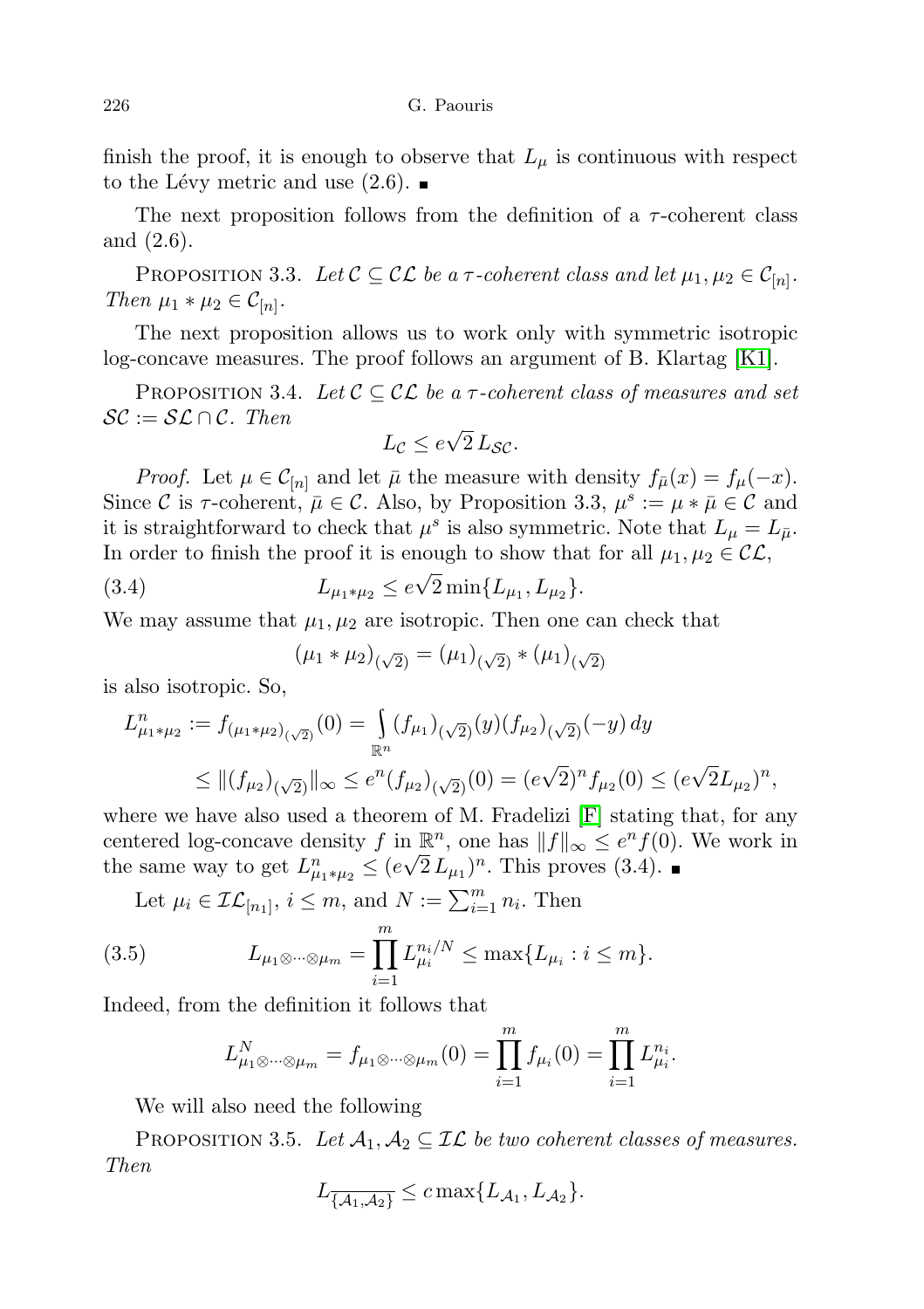We need to introduce some additional notation before we give the proof. Let  $\mu \in \mathcal{IL}_{[n]}$  and  $p > -n$ . Then we define

$$
I_p(\mu) := \left(\int_{\mathbb{R}^n} \|x\|_2^p \, d\mu(x)\right)^{1/p}.
$$

Moreover, if  $\delta > 1$ , we define the quantity (see [\[DP\]](#page-16-6))

$$
q_{-c}(\mu,\delta) := \max\bigg\{p \ge 1 : I_{-p}(\mu) \ge \frac{1}{\delta}\sqrt{n}\bigg\}.
$$

We will use the following (see [\[DP,](#page-16-6) Proposition 5.1 and the proof of Theorem 6.1]):

PROPOSITION 3.6. Let  $A \subseteq \mathcal{IL}$  be a coherent class of measures. Then for any  $n \geq 1$  there exists  $\mu \in \mathcal{A}_{[n]}$  such that for any  $\delta > 1$ ,

1.  $L_{\mu} \geq c_1 L_{\mathcal{A}_{[n]}},$ 2.  $L_{\mu} \leq c_2 \delta \sqrt{\frac{n}{\epsilon_2} + \epsilon_1}$  $\frac{n}{q_{-c}(\mu,\delta)}\log e^{\frac{n}{q_{-c}(\mu,\delta)}}$  $\frac{n}{q_{-c}(\mu,\delta)},$ 

where  $c_1, c_2 > 0$  are absolute constants.

We also need the following (see [\[P2,](#page-17-4) Proposition 4.8]):

PROPOSITION 3.7. Let  $\mu \in \mathcal{IL}_{[n]}$ . Then for every  $p \geq -n/2$ ,

$$
I_p(\mu) \ge \frac{c\sqrt{n}}{L_\mu},
$$

where  $c > 0$  is an absolute constant.

*Proof of Proposition 3.5.* Let  $L := \max\{L_{\mathcal{A}_1}, L_{\mathcal{A}_2}\}\$ . We assume that  $L < \infty$ , or else we have nothing to prove. Let  $n \geq 1$  and let

$$
\mu\in\overline{\{\mathcal{A}_1,\mathcal{A}_2\}}_{[n]}=:\mathcal{A}_{[n]}
$$

be as in Proposition 3.6. As in Proposition 3.2 we may assume that there exist  $N > n$ ,  $F \in G_{N,n}$  and measures  $\mu^{(1)}, \dots, \mu^{(k)} \in A_1, \mu^{(k+1)}, \dots, \mu^{(m)} \in A_n$  $\mathcal{A}_2$  such that

(3.6) 
$$
\mu = \pi_F(\mu^{(1)} \otimes \cdots \otimes \mu^{(k)} \otimes \mu^{(k+1)} \otimes \cdots \otimes \mu^{(m)}).
$$

However, since  $\mathcal{A}_1, \mathcal{A}_2$  are coherent, we see that  $\mu_1 := \mu^{(1)} \otimes \cdots \otimes \mu^{(k)} \in \mathcal{A}_1$ and  $\mu_2 := \mu^{(k+1)} \otimes \cdots \otimes \mu^{(m)} \in \mathcal{A}_2$ . So (3.6) becomes

$$
\mu = \pi_F(\mu_1 \otimes \mu_2).
$$

We may now assume that  $\mu_1$  is  $N_1$ -dimensional and  $\mu_2$  is  $N_2$ -dimensional. Let  $F_1 := P_F \mathbb{R}^{N_1}$  and  $F_2 := P_F \mathbb{R}^{N_2}$  and  $n_1 := \dim F_1$  and  $n_2 := \dim F_2$ . Since span ${F_1, F_2} \supseteq F$  we deduce that  $n \leq n_1 + n_2$ . In particular at least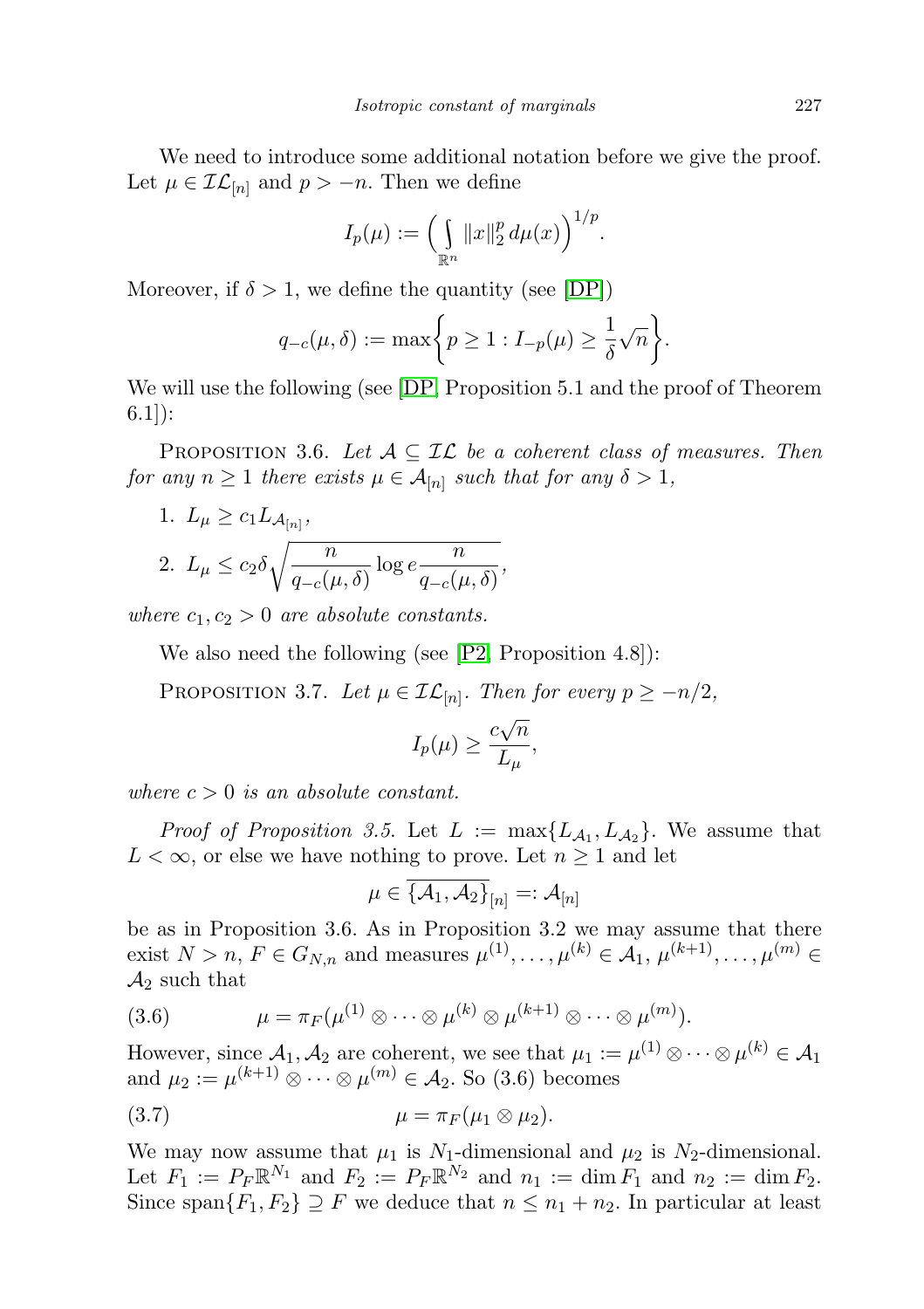one of  $n_1, n_2$  is greater than  $n/2$ . Assume that  $n_1 \geq n/2$ . Then

$$
I_{-n/4}^{-n/4}(\mu) = \int_{F} \frac{1}{\|x\|_{2}^{n/4}} d\pi_{F}(\mu_{1} \otimes \mu_{2})(x)
$$
  
\n
$$
= \int_{\mathbb{R}^{N_{1}}} \int_{\mathbb{R}^{N_{2}}} \frac{1}{\|P_{F}(x_{1}, x_{2})\|_{2}^{n/4}} d\mu_{2}(x_{2}) d\mu_{1}(x_{1})
$$
  
\n
$$
= \int_{\mathbb{R}^{N_{1}}} \int_{\mathbb{R}^{N_{2}}} \frac{1}{(\|P_{F_{1}}x_{1}\|_{2}^{2} + \|P_{F_{2}}x_{2}\|_{2}^{2})^{n/8}} d\mu_{2}(x_{2}) d\mu_{1}(x_{1})
$$
  
\n
$$
\leq \int_{\mathbb{R}^{N_{1}}} \int_{\mathbb{R}^{N_{2}}} \frac{1}{\|P_{F_{1}}x_{1}\|_{2}^{n/4}} d\mu_{2}(x_{2}) d\mu_{1}(x_{1}) = \int_{\mathbb{R}^{N_{1}}} \frac{1}{\|P_{F_{1}}x_{1}\|_{2}^{n/4}} d\mu_{1}(x_{1})
$$
  
\n
$$
= I_{-n/4}^{-n/4}(\pi_{F_{1}}(\mu_{1})) \leq \left(\frac{L_{\pi_{F_{1}}(\mu_{1})}}{c\sqrt{n_{1}}}\right)^{n/4} \leq \left(\frac{L_{\mathcal{A}_{1}}}{c'\sqrt{n}}\right)^{n/4},
$$

where we have also used Proposition 3.7. Working similarly in the case when  $n_2 \geq n/2$  we conclude that

$$
I_{-n/4}(\mu) \geq c \min \left\{ \frac{\sqrt{n}}{L_{\mathcal{A}_1}}, \frac{\sqrt{n}}{L_{\mathcal{A}_2}} \right\} \geq \frac{\sqrt{n}}{c'L}.
$$

In other words,

$$
(3.8) \t\t q_{-c}(\mu, cL) \ge \frac{n}{4}.
$$

Then by Proposition 3.6 we get

$$
L_{\mathcal{A}} \leq cL_{\mu} \leq c'L. \blacksquare
$$

4. Supergaussian and subgaussian measures. Let  $\mu \in \mathcal{IL}_{[n]}$  and  $\theta \in S^{n-1}$ . The subgaussian constant of  $\mu$  in the direction of  $\theta$  is defined by

.

(4.1) 
$$
\widetilde{\psi}_{2,\mu}(\theta) := \sup_{\lambda > 0} \frac{1}{\lambda} \left( \log \int_{\mathbb{R}^n} e^{\lambda \langle x, \theta \rangle} d\mu(x) \right)^{1/2}
$$

We define the *subgaussian constant* of  $\mu$  by

(4.2) 
$$
\beta_{2,\mu} := \sup_{\theta \in S^{n-1}} \widetilde{\psi}_{2,\mu}(\theta).
$$

The usual definition of the subgaussian constant is different:

(4.3) 
$$
\psi_{2,\mu}(\theta) := \inf \left\{ \lambda > 0 : \int_{\mathbb{R}^n} e^{|\langle x, \theta \rangle|^2 / \lambda^2} d\mu(x) \leq 2 \right\}.
$$

Our modification is justified by the next proposition (see [\[DP,](#page-16-6) Propositions 4.5 and 4.9]).

PROPOSITION 4.1. Let  $\mu \in SL_{[n]}$ . Then, for every  $\theta \in S^{n-1}$ , (4.4)  $\psi_{2,\mu}(\theta) \simeq \widetilde{\psi}_{2,\mu}(\theta).$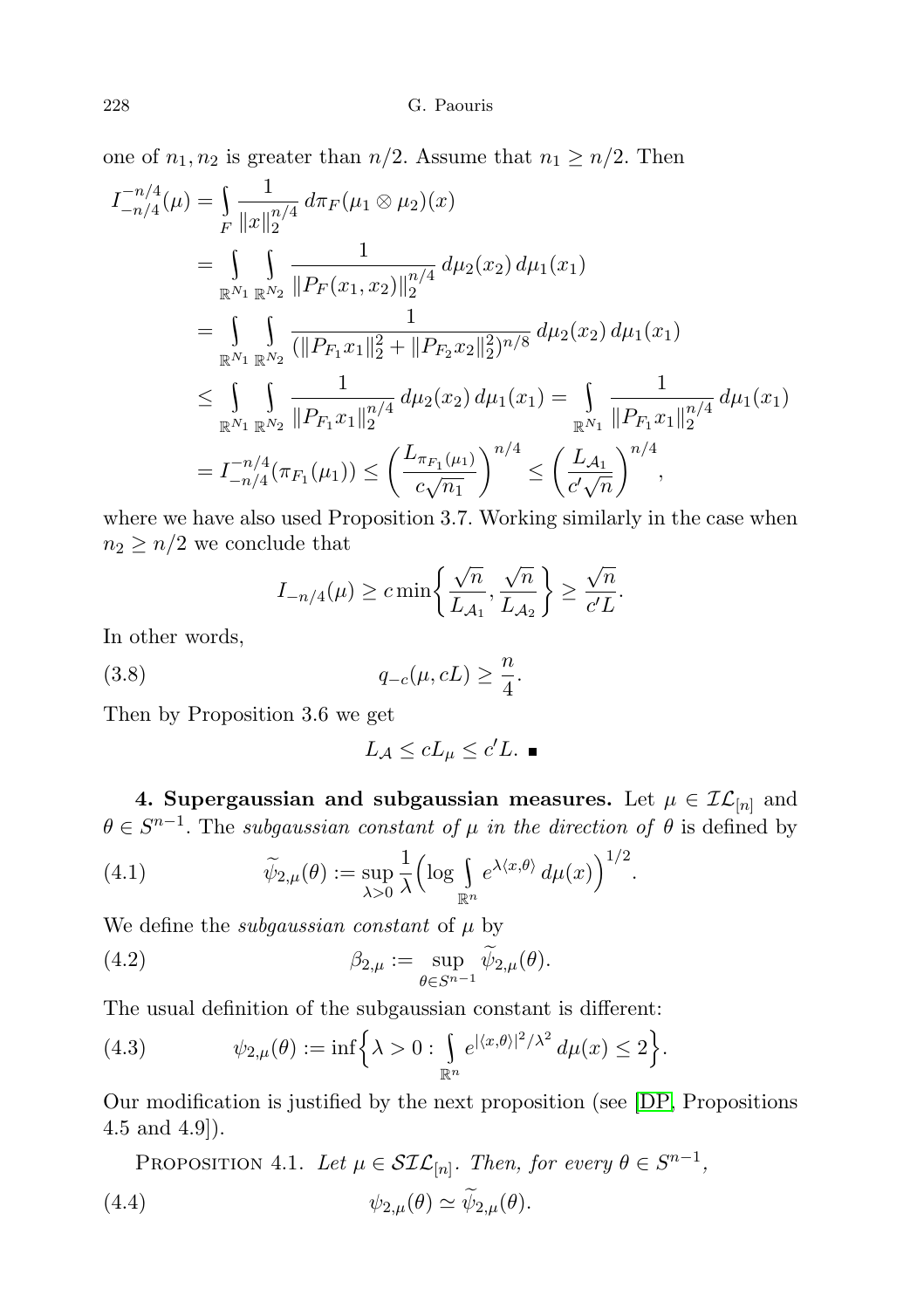Moreover, if for some  $b > 0$  and for all  $n \geq 1$  we define

(4.5) 
$$
\mathcal{S}\mathcal{B}\mathcal{G}(b)_{[n]} := \{ \mu \in \mathcal{IL}_{[n]} : \beta_{2,\mu} \leq b \} \text{ and } \mathcal{S}\mathcal{B}\mathcal{G}(b) := \bigcup_{n=1}^{\infty} \mathcal{S}\mathcal{B}\mathcal{G}(b)_{[n]},
$$

then  $\mathcal{S}\mathcal{B}\mathcal{G}(b)$  is a coherent class.

Let  $\gamma_n$  be the standard Gaussian distribution. Then there exists a universal constant  $c_{\gamma}$  such that  $\gamma_n \in \mathcal{S} \mathcal{B} \mathcal{G}(c_{\gamma})_{[n]}.$ 

The fact that if  $\mu$  is subgaussian with constant b then  $L_{\mu}$  is bounded by a constant  $c(b)$  depending only on b was first established by J. Bourgain in [\[Bou3\]](#page-16-5). His estimate  $c(b) \leq cb \log b$  has been slightly improved in [\[DP\]](#page-16-6). The best known estimate is due to B. Klartag and E. Milman [\[KM\]](#page-16-4):

THEOREM 4.2. There exists  $c > 0$  such that for any  $b \geq c_{\gamma}$ ,

$$
(4.6) \t\t L_{\mathcal{S}\mathcal{B}\mathcal{G}(b)} \leq cb.
$$

The assumption that  $b \geq c_{\gamma}$  is only to guarantee that the class  $\mathcal{S}\mathcal{B}\mathcal{G}(b)$ is not empty. We will need the following consequence of Theorem 4.2.

PROPOSITION 4.3. Let K be an isotropic convex body in  $\mathbb{R}^N$  which is subgaussian with constant b. Then, for any  $F \in G_{N,n}$ ,

$$
(4.7) \t\t\t |K \cap F^{\perp}|^{1/n} \le cb,
$$

where  $c > 0$  is an absolute constant.

*Proof.* Note that  $\mu_{K,L_K}$  is isotropic (as a measure) and  $\pi_F(\mu_{K,L_K})$  is also subgaussian with constant b. So, using Theorem 4.2, we have

$$
(cb)^n \ge \pi_{\mu_F(K,L_K)}(0) = L_K^N \left| \frac{K}{L_K} \cap F^\perp \right| = L_K^n |K \cap F^\perp| \ge c_0^n |K \cap F^\perp|.
$$

The uniform measure on the Euclidean ball and the Gaussian measure are clearly in the class  $S\mathcal{B}\mathcal{G}$ . Moreover, the uniform measure on the unit cube is also subgaussian. In general for  $p \in [1,\infty]$  we write  $\mu_{p,n}$  for the uniform measure in  $B_p^n := \{ x \in \mathbb{R}^n : |x_1|^p + \cdots + |x_n|^p \le 1 \}.$  For  $1 \le p \le q \le \infty$  we write

$$
\mathcal{L}^{(n)}_{[p,q]}:=\{\mu_{r,n}: p\leq r\leq q\}\quad\text{and}\quad \mathcal{L}_{[p,q]}:=\overline{\bigcup_{n=1}^{\infty}\mathcal{L}^{(n)}_{[p,q]}}.
$$

F. Barthe and A. Koldobsky [\[BK,](#page-15-3) §6.2] (see also [\[BGMN\]](#page-15-4)) proved that there exists  $c > 0$  such that for every  $n \ge 1$  and  $p \in [2, \infty]$ ,  $\mu_{p,n} \in \mathcal{S} \mathcal{B} \mathcal{G}(c)$ . The next result follows from their result and Proposition 4.1.

THEOREM 4.4. There exists  $c > 0$  such that

$$
\mathcal{L}_{[2,\infty]} \subseteq \mathcal{S}\mathcal{B}\mathcal{G}(c).
$$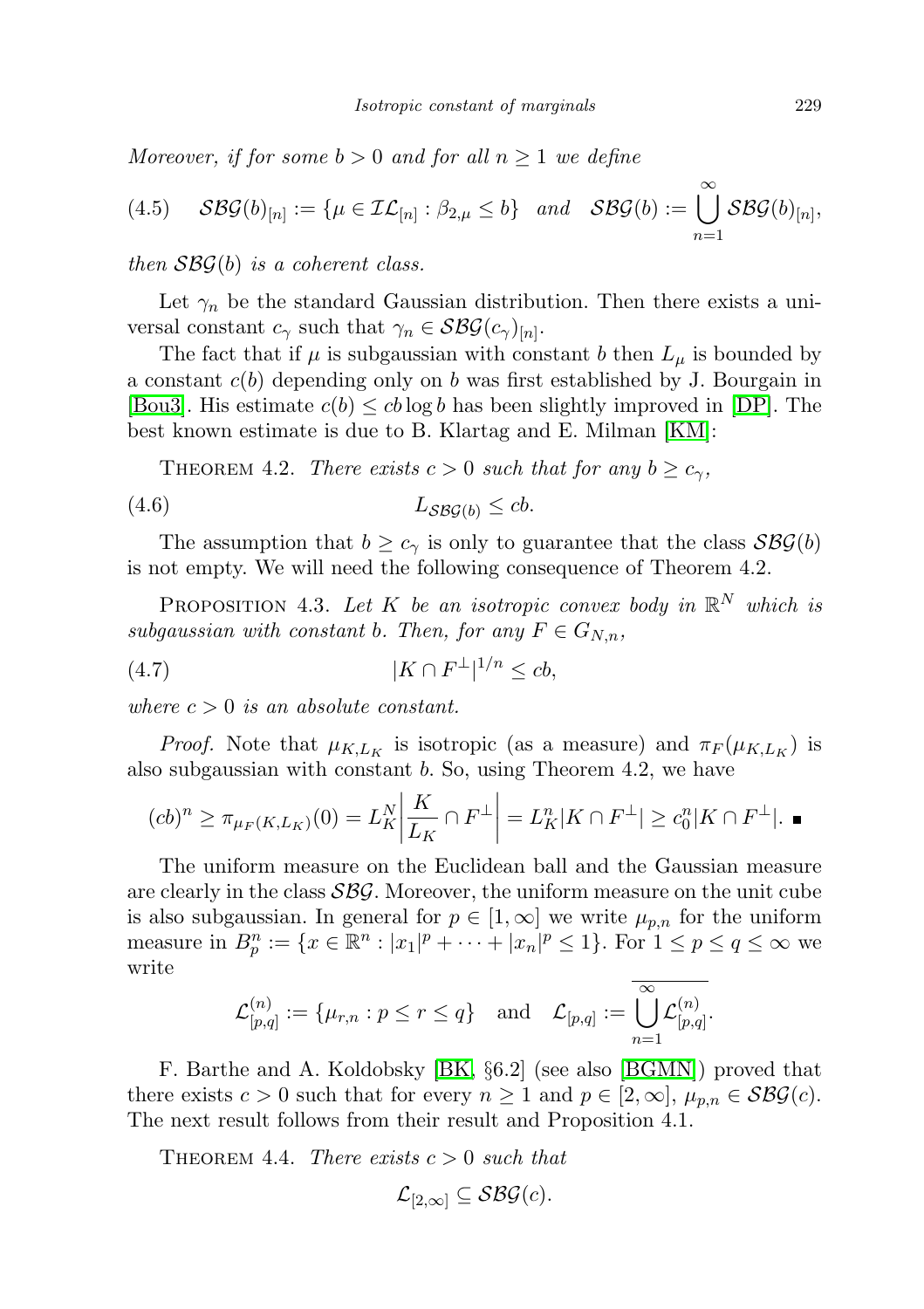230 G. Paouris

One can check that the previous result cannot be extended to the range  $p \in [1, 2)$ . In particular  $\mu_{1,n}$  is subgaussian only with a constant of order  $\sqrt{n}$ . But as we will see, the measures  $\mu_{p,n}$  for  $p \in [1,2]$  are supergaussian.

Let  $\mu \in \mathcal{IL}_{[n]}$ . We say that  $\mu$  is supergaussian with constant  $a \geq L_{D_1} =$ Let  $\mu \in \mathcal{L}\mathcal{L}_{[n]}$ . We say<br>1/(2 $\sqrt{3}$ ) if, for all  $p \ge 1$ ,

$$
(4.8) \t\t Z_p(\mu) \supseteq Z_p(\mathbf{1}_{D_n,a}).
$$

An equivalent way to describe (4.8) is to say that, for every  $1 \leq p \leq n$  and  $\theta \in S^{n-1},$ 

$$
h_{Z_p(\mu)}(\theta) \ge \frac{\sqrt{p}}{ca}.
$$

It is not difficult to show the following (see [\[P3,](#page-17-1) Proposition 5.1]).

PROPOSITION 4.5. Let  $\mu \in \mathcal{IL}$  be supergaussian with constant a  $\geq$ 1/(2<sup>√</sup> 3). Then

$$
L_{\mu} \leq ca,
$$

where  $c > 0$  is an absolute constant.

The measure  $\mu_{\infty,n}$  is supergaussian only with a constant of order  $\sqrt{n}$ . It is not difficult to see that any log-concave measure is supergaussian with a is not difficult to see that any log-concave measurement of order  $\sqrt{n}$  (see [\[P3\]](#page-17-1) Proposition 3.2).

It follows from the definition and  $(2.8)$  that if  $\mu$  is supergaussian with constant a, then  $\pi_F(\mu)$  is also supergaussian with constant a. However, the class of supergaussian measures (with constant less than  $a$ ) is not a coherent class, because the product of two supergaussian measures fails (in general) to be supergaussian. (Consider the example of the uniform measure in the cube.) Assuming  $a \geq L_{D_1}$  we see that the class of supergaussian measures with constant less than a is non-empty. So, for  $a \geq L_{D_1}$  we define

$$
\mathcal{SPG}(a)_{[n]} := \overline{\{\mu \in \mathcal{IL}_{[n]} : \mu \text{ is supergaussian with constant } a\}}
$$

$$
\mathcal{SPG}(a) := \bigcup_{n=1}^{\infty} \mathcal{SPG}(a)_{[n]}.
$$

Let us emphasize that the class  $SPS$  contains probability measures that are not necessarily "supergaussian".

We will prove the following.

THEOREM 4.6. There exists  $c > 0$  such that for all  $a \ge L_{D_1}$ ,

$$
L_{\mathcal{SPG}(a)} \leq ca.
$$

*Proof.* We write  $\mu_{a,n} := \mathbf{1}_{D_n,a}$ . Let  $\mu \in \mathcal{IL}_{[n]}$  be symmetric and supergaussian with constant a. Then, for every  $t \in \mathbb{R}$ , for every even integer  $p \geq 2$ and for all  $y \in \mathbb{R}^n$ ,

(4.9) 
$$
\int_{\mathbb{R}^n} |\langle x, y \rangle + t|^p d\mu(x) \ge \int_{\mathbb{R}^n} |\langle x, y \rangle + t|^p d\mu_{a,n}(x).
$$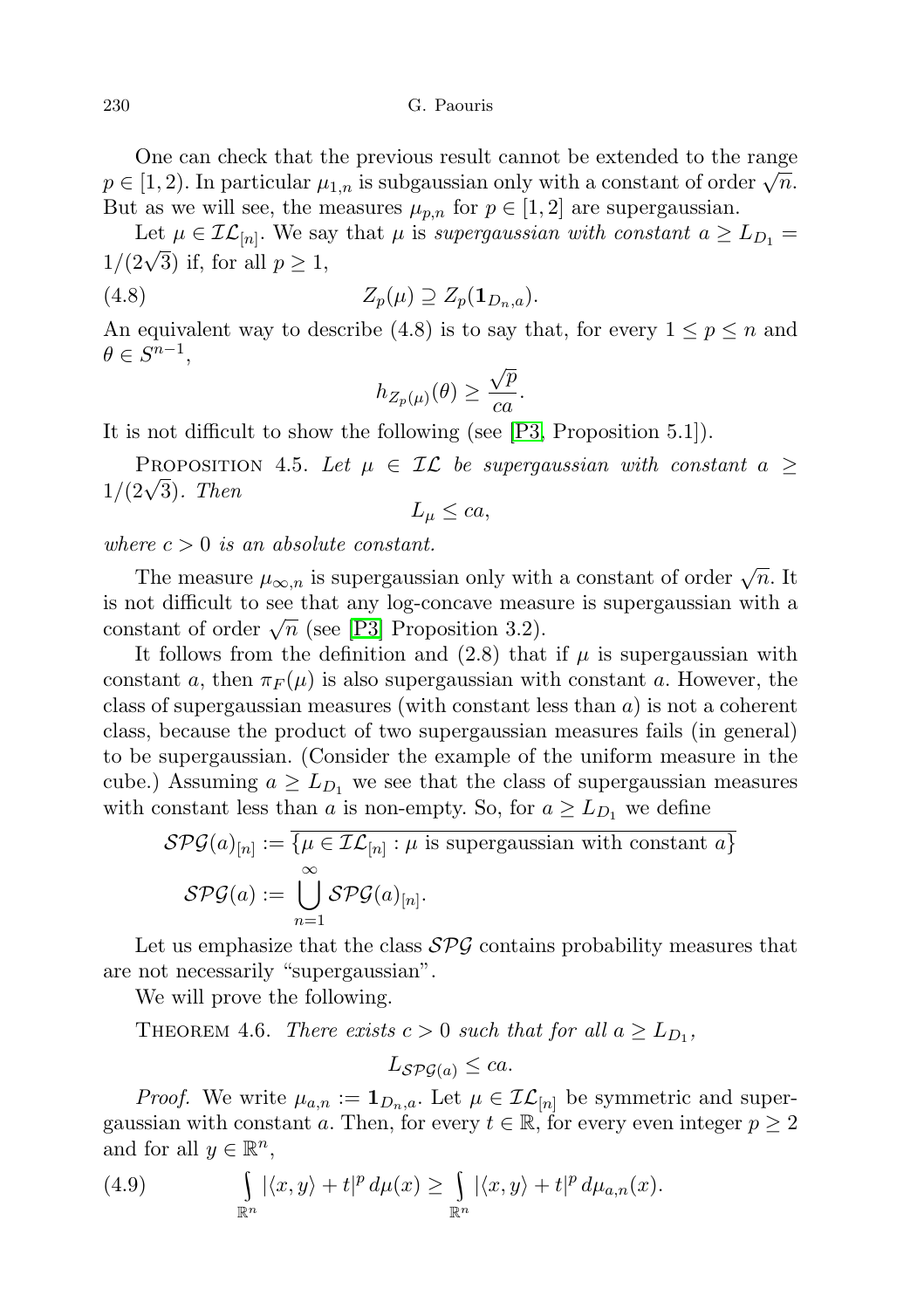Indeed, since  $\mu$ ,  $\mu_{a,n}$  are symmetric,

$$
\int_{\mathbb{R}^n} |\langle x, y \rangle + t|^p d\mu(x) = \sum_{i=0}^p {p \choose i} \int_{\mathbb{R}^n} t^i \langle x, y \rangle^{p-i} d\mu(x)
$$
  
\n
$$
= \sum_{i=0, i \text{ even}}^p {p \choose i} \int_{\mathbb{R}^n} t^i \langle x, y \rangle^{p-i} d\mu(x)
$$
  
\n
$$
= \sum_{k=0}^{p/2} {p \choose 2k} |t|^{2k} \int_{\mathbb{R}^n} |\langle x, y \rangle|^{p-2k} d\mu(x)
$$
  
\n
$$
\geq \sum_{k=0}^{p/2} {p \choose 2k} |t|^{2k} \int_{\mathbb{R}^n} |\langle x, y \rangle|^{p-2k} d\mu_{a,n}(x)
$$
  
\n
$$
= \int_{\mathbb{R}^n} |\langle x, y \rangle + t|^p d\mu_{a,n}(x).
$$

Let  $n_1, \ldots, n_k \in \mathbb{N}$  and let  $N := \sum_{i=1}^k n_i$ . Let  $\mu_1 \in \mathcal{SIL}_{n_1}, \ldots, \mu_k \in \mathcal{SIL}_{n_k}$ be supergaussian measures with constant a. Let

$$
\mu_N := \mu_1 \otimes \cdots \otimes \mu_k \quad \text{and} \quad \bar{\mu}_a := \mu_{n_1, a} \otimes \cdots \otimes \mu_{n_k, a}.
$$

Then, for every even integer  $p \geq 2$  and every  $\bar{y} := (y_1, \ldots, y_k) \in \mathbb{R}^N$ , applying  $k$  times (4.9) and using Fubini's theorem, we obtain

$$
\int_{\mathbb{R}^N} |\langle \bar{x}, \bar{y} \rangle|^p d\mu_N(\bar{x}) = \int_{\mathbb{R}^{n_1}} \cdots \int_{\mathbb{R}^{n_k}} \left| \sum_{i=1}^k \langle x_i, y_i \rangle \right|^p d\mu_k(x_k) \cdots d\mu_1(x_1)
$$
\n
$$
\geq \int_{\mathbb{R}^{n_1}} \cdots \int_{\mathbb{R}^{n_k}} \left| \sum_{i=1}^k \langle x_i, y_i \rangle \right|^p d\mu_{n_k, a}(x_k) \cdots d\mu_{n_1, a}(x_1)
$$
\n
$$
= \int_{\mathbb{R}^N} |\langle \bar{x}, \bar{y} \rangle|^p d\bar{\mu}_a(\bar{x}).
$$

So, we have shown that

 $(Z_p(\mu_N) \supseteq Z_p(\bar{\mu}_a).$ 

Let  $n \geq 1$  and  $F \in G_{N,n}$ . Let  $D := D_{n_1} \times \cdots \times D_{n_k}$ . Then D is isotropic (in the convex body sense) and subgaussian with some absolute constant  $c > 0$ . So, by Proposition 4.3, we have

$$
(4.11)\t\t\t |D \cap F^{\perp}|^{1/n} \simeq 1.
$$

Moreover, for any  $p > 0$ ,

(4.12) 
$$
Z_p(\bar{\mu}_a) = \frac{1}{a} Z_p(D).
$$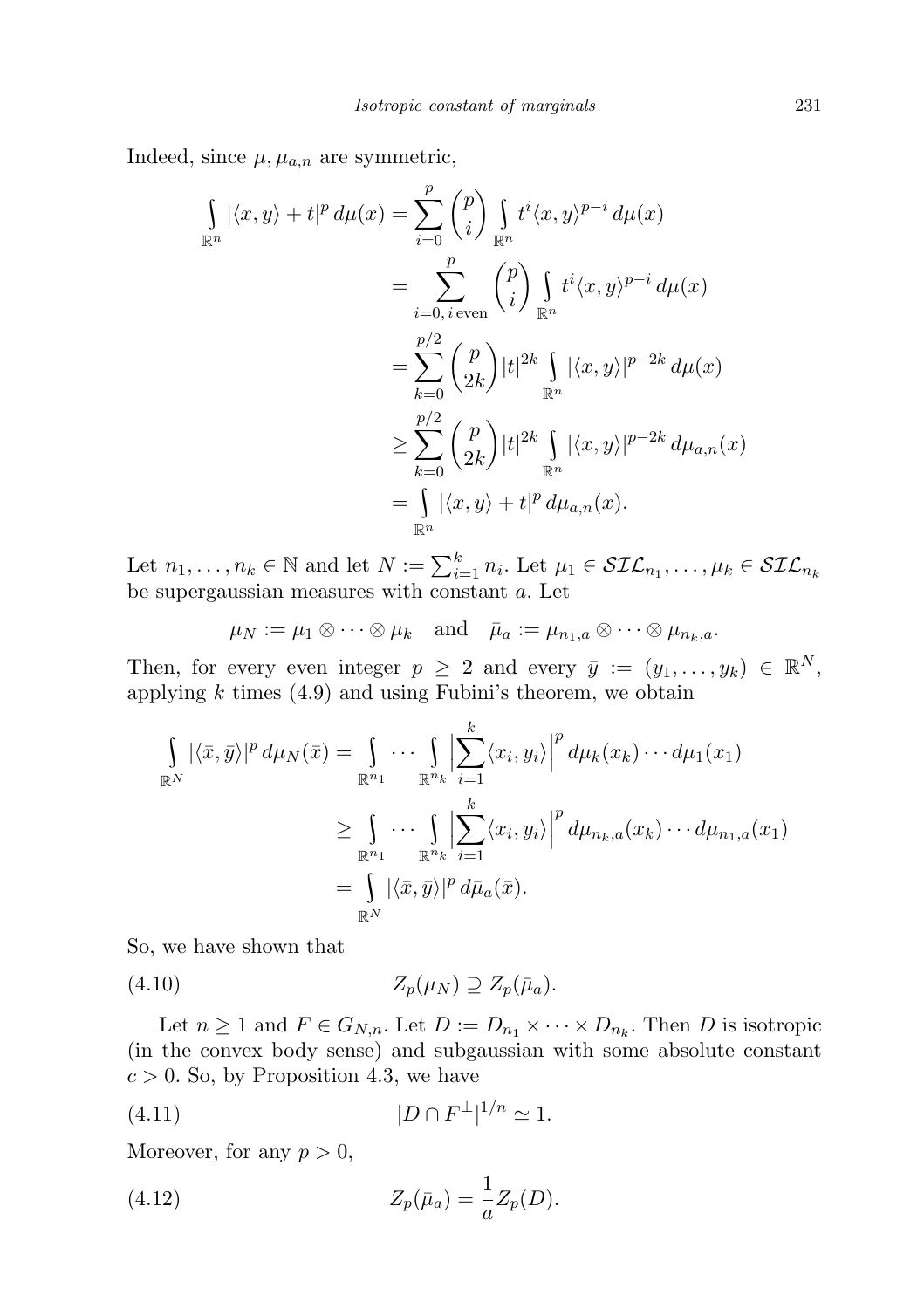Now, using (2.9), (4.10) and (4.12), we get

(4.13) 
$$
Z_p(\pi_F(\mu_N)) = P_F(Z_p(\mu_N)) \supseteq P_F(Z_p(\bar{\mu}_a)) = \frac{1}{a} P_F(Z_p(D)).
$$

So, for  $p = n$ , using  $(2.11)$ ,  $(4.13)$ ,  $(2.10)$  and  $(4.11)$  we see that

$$
\frac{1}{L_{\pi_F(\mu_N)}} \simeq |Z_n(\pi_F(\mu_N))|^{1/n} \geq \frac{c}{a}|P_F(Z_n(D))|^{1/n} \geq \frac{c'}{a}\frac{1}{|D \cap F^{\perp}|^{1/n}} \geq \frac{c''}{a}.
$$

In other words,

$$
(4.14) \t\t\t L_{\pi_F(\mu_N)} \le c''' a.
$$

The result follows from Propositions 3.2 and 3.4.  $\blacksquare$ 

Theorems 4.2, 4.6 and Proposition 3.5 imply the following reformulation of Theorem 1.1.

THEOREM 4.7. There exist 
$$
c, c_0 > 0
$$
 such that, for any  $a, b \ge c_0$ ,

$$
L_{\overline{\{\mathcal{SPG}(a),\mathcal{SBG}(b)\}}} \leq c \max\{a,b\}.
$$

**5. Final remarks.** The class  $\mathcal{SPG}$  is quite rich, as the following two propositions show.

PROPOSITION 5.1. There exists  $c > 0$  such that

$$
\mathcal{IL}_{[1,2]}\subseteq\mathcal{SPG}(c).
$$

*Proof.* Given  $a > 0$ , let  $\gamma_{n,1/a}$  be the centered Gaussian measure in  $\mathbb{R}^n$ with variance  $1/a$ . Let  $\mathcal{B}(a)_{[n]}$  the class of all measures satisfying  $Z_p(\mu) \supseteq$  $Z_p(\gamma_{n,1/a})$  for all  $p \ge 1$ . Then, if  $\mu_i \in \mathcal{B}_{n_i}$ ,  $1 \le i \le k$ , and if  $N := \sum_{i=1}^k n_i$ , working as in the proof of (4.10) we obtain

(5.1) 
$$
Z_p\left(\bigotimes_{i=1}^k \mu_i\right) \supseteq Z_p(\gamma_{N,1/a}) \supseteq Z_p(\mathbf{1}_{D_n,ca})
$$

for all  $p \geq 1$ , where  $c > 0$  is an absolute constant. The first inclusion combined with (2.8) shows that  $\mathcal{B}(a) := \bigcup_{n=1}^{\infty} \mathcal{B}(a)_{[n]}$  is a coherent class, and the second inclusion implies that

$$
(5.2) \t\t\t\t\mathcal{B}(a) \subseteq \mathcal{SPG}(ca)
$$

for some  $c > 0$ . Let  $p \in [1, 2]$  and write  $\mu_{p,n}$  for the isotropic log-concave probability measure with density  $f_{\mu_{p,n}}(x) = a_{p,n}e^{-\|x\|_p^p}$ . It is a straightforward computation to check that  $\mu_{p,1} \in \mathcal{B}(c_1)$  for some  $c_1 > 0$ . So (5.1) implies that  $\mu_{n,p} \in \mathcal{B}(c_1)$ .

Let K be a symmetric convex body in  $\mathbb{R}^n$ , let  $\|\cdot\|_K$  be the corresponding norm to K and let  $r > 0$ . We define a probability density  $g_{K,r}$  on  $\mathbb{R}^n$  by

$$
g_{K,r}(x) := \frac{1}{|K| \Gamma(\frac{n+r}{r})} e^{-\|x\|_K^r}.
$$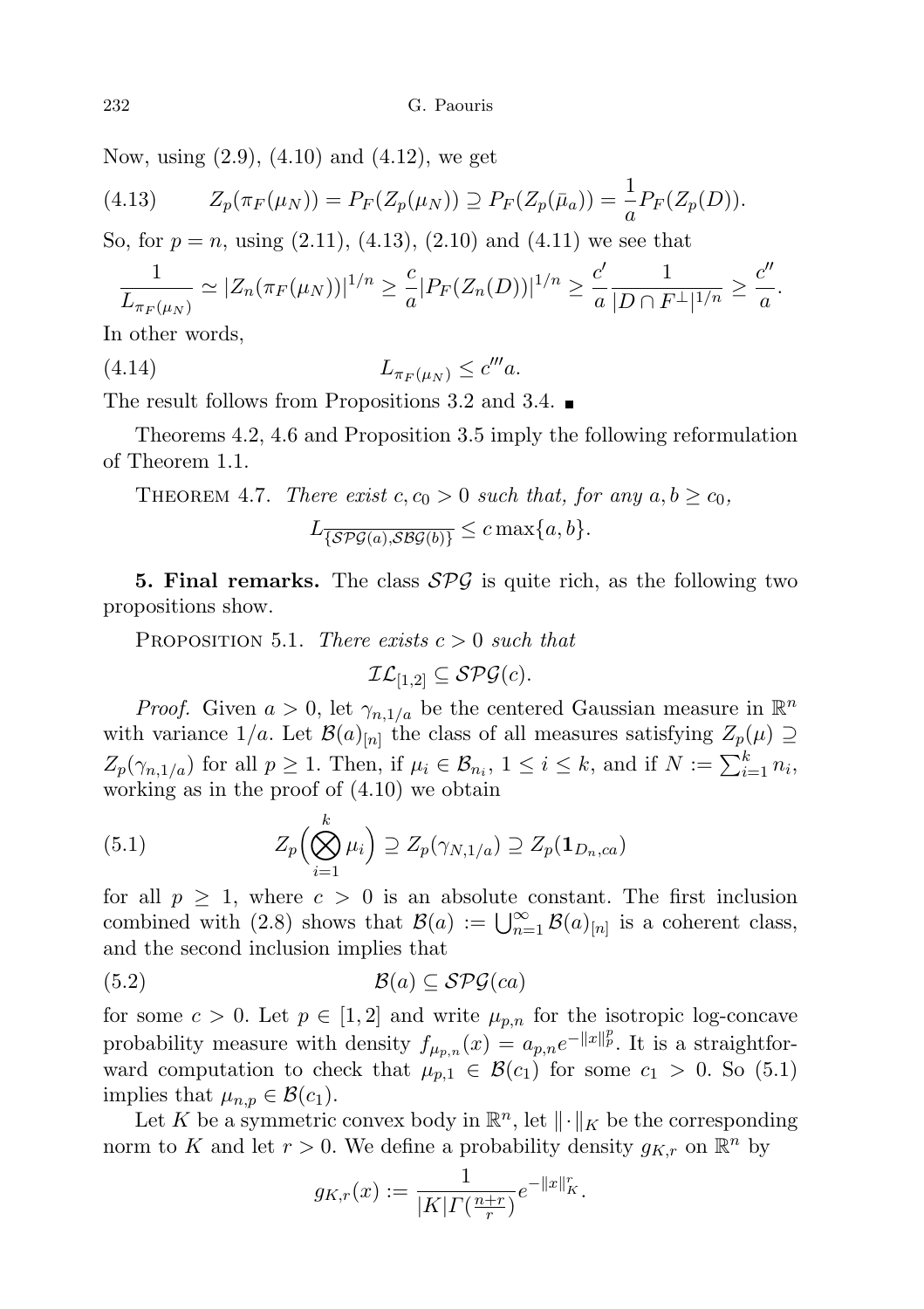Then (see [\[GPV2,](#page-16-19) Lemma 4.3]), for any  $q > 0$ ,

(5.3) 
$$
Z_q(g_{K,r}) = \left(\frac{\Gamma(\frac{n+q+r}{r})}{\Gamma(\frac{n+r}{r})}\right)^{1/q} Z_q(\widetilde{K}).
$$

Since  $g_{B_p^n, p} = \mu_{p,n}$ , it is not hard to check that, for all  $q \leq n$ ,

(5.4) 
$$
Z_q(\widetilde{B}_p^n) \simeq Z_q(\mu_{p,n}).
$$

This shows that, for all  $q \leq n$ ,

$$
Z_q(\mu_{B,p,n}) \supseteq c'Z_q(\widetilde{B_p}) \supseteq c''Z_q(\mu_{p,n}) \supseteq c''' \sqrt{q} B_2^n.
$$

We have already mentioned that S. Sodin [\[So\]](#page-17-2) proved that the measures  $\mu_{p,n}$  for  $p \in [1,\infty]$  (see also [\[SV\]](#page-17-9)) satisfy **KLS** with a universal constant  $c > 0$ . So any measure of the form

$$
(5.5) \t\t \pi_F(\mu_{p_1,n_1} \otimes \cdots \otimes \mu_{p_m,n_m}),
$$

where  $p_1, \ldots, p_m \in [1, \infty], n_1 + \cdots + n_m = N$  and  $F \in G_{N,n}$ , satisfies (**KLS**) with the same universal constant  $c > 0$ . Therefore, by a result of K. Ball and V. Nguyen [\[BN\]](#page-15-1), a measure of the form (5.5) has bounded isotropic constant. As a by-product of our method we can can give an alternative proof of this fact. Indeed by Theorems 1.1, 4.4 and Proposition 5.1 we have:

PROPOSITION 5.2. There exists a universal constant  $c > 0$  such that

$$
L_{\mathcal{L}_{[1,\infty]}} \leq c.
$$

It was mentioned in the introduction that the main difficulty we had to overcome in this work was that it is not known whether there exists an absolute constant  $a > 0$  such that

$$
(5.6) \t\t\t L_{\pi_F(\mu)} \leq aL_{\mu}
$$

for all  $\mu \in \mathcal{IL}_{[n]}$  and  $F \in G_{n,k}$ . In fact, (5.6) is just another equivalent formulation of  $(HC)$ . Indeed, if  $(HC)$  is true then clearly  $(5.6)$  is also true. The other direction follows from the next proposition.

PROPOSITION 5.3. Let  $C \subseteq \mathcal{IL}$  be a non-empty coherent class. Assume that there exists  $a > 0$  such that, for any  $\mu \in \mathcal{C}$ , (5.6) holds. Then (5.7)  $L_c < a$ .

*Proof.* Let 
$$
\mu \in C_{[n]}
$$
 satisfy  $L_{\mu} = L_{\mathcal{C}}$ . Since  $C$  is non-empty, we have  $\gamma_N \in \mathcal{C}$  for all  $N \ge 1$ . We define  $\mu_1 := \mu \otimes \gamma_N$ . Note that if  $F = \mathbb{R}^n$  then  $\pi_F(\mu_1) = \mu$ . Moreover, if  $N$  is large enough we have

(5.8) 
$$
L_{\mu_1} = f_{\mu_1}(0)^{1/(n+N)} = (f_{\mu}(0) f_{\gamma_N}(0))^{1/(n+N)} \leq (\sqrt{n})^{n/(n+N)} \left(\frac{1}{\sqrt{2\pi}}\right)^{N/(n+N)} \leq 1.
$$

Applying (5.6) for  $\pi_F(\mu_1) = \mu$ , we get (5.7).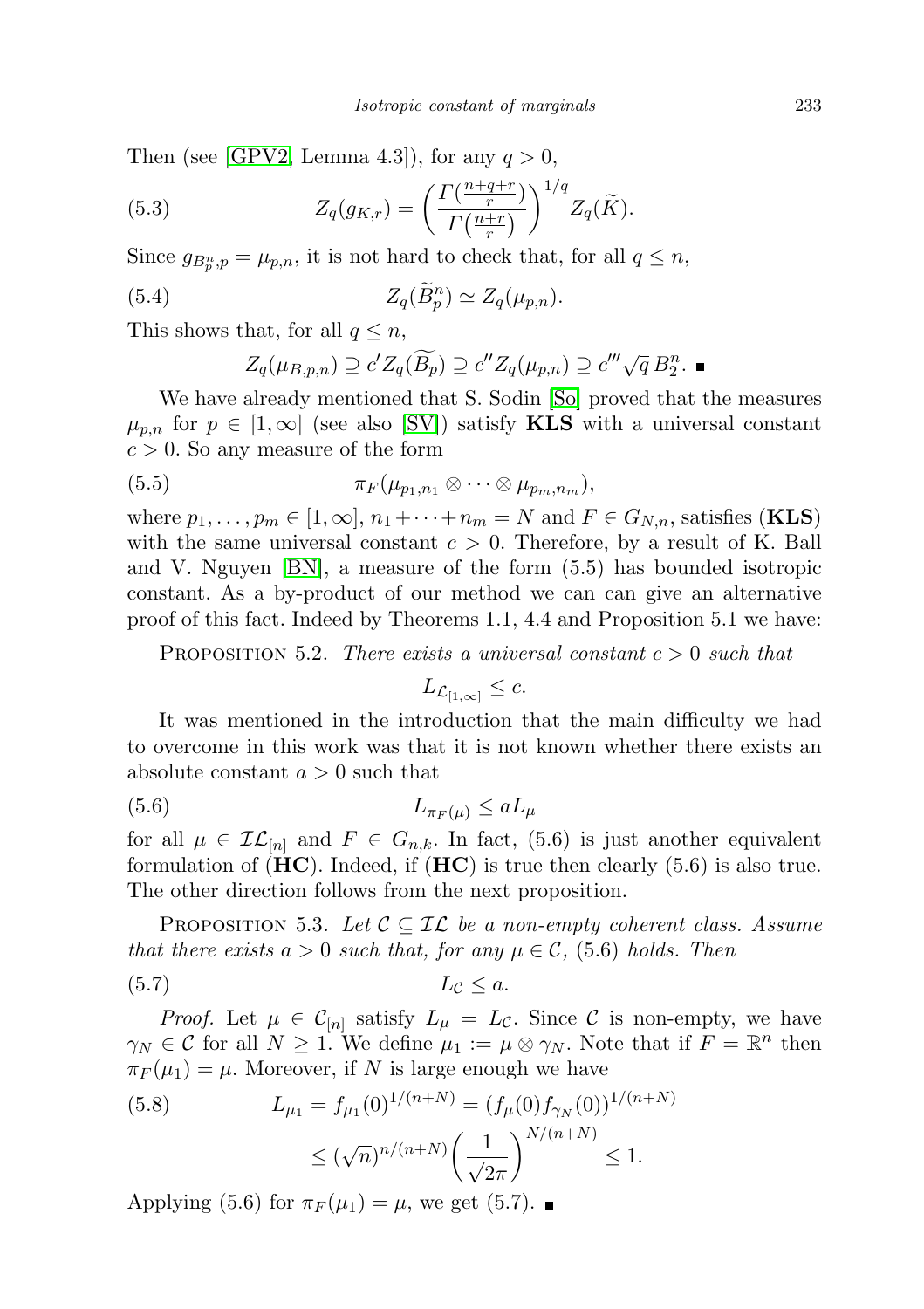As we have shown, the class  $\overline{\{\mathcal{S}\mathcal{B}\mathcal{G}(c), \mathcal{S}\mathcal{P}\mathcal{G}(c)\}}$  is quite rich. A natural question is whether every log-concave measure lies in this class or at least is "close" to a measure of this class. Here we choose a distance on measures that is stable with respect to the notions we are working with (supergaussian and subgaussian constant) and such that the isotropic constant is stable with respect to this distance. Let  $\mu_1, \mu_2 \in \mathcal{IL}_{[n]}$ . We define

$$
d(\mu_1, \mu_2) := \inf \bigg\{ \gamma_1 \gamma_2 : \frac{1}{\gamma_1} Z_p(\mu_1) \subseteq Z_p(\mu_2) \subseteq \gamma_2 Z_p(\mu_1), \ \forall p \in [1, n] \bigg\}.
$$

Note that the isotropy assumption implies  $\gamma_1, \gamma_2 \geq 1$ . So, as is easy to check, it follows from (2.11) that if  $\mu_1, \mu_2 \in \mathcal{IL}_{[n]}$  and  $d(\mu_1, \mu_2) \leq \gamma$  then  $1/(c\gamma) \le L_{\mu_1}/L_{\mu_2} \le c\gamma$ , where  $c > 0$  is an absolute constant.

We are not aware of an example of an isotropic log-concave measure that is not in the class  $\{\mathcal{S}\mathcal{B}\mathcal{G}(c),\mathcal{S}\mathcal{P}\mathcal{G}(c)\}\)$ . So we would like to conclude with the following question. Note that an affirmative answer would also imply that the hyperplane conjecture is true.

QUESTION. Is it true that there exists a constant  $c > 0$  such that for every  $n \geq 1$  and an isotropic log-concave measure  $\mu$  in  $\mathbb{R}^n$  there exists  $\mu_1 \in \{S\mathcal{B}\mathcal{G}(c), S\mathcal{P}\mathcal{G}(c)\}\$  with  $d(\mu, \mu_1) \leq c$ ?

Acknowledgments. This research was partly supported by the A. Sloan Foundation, the US National Science Foundation (grant DMS-0906150) and BSF grant 2010288. I would like to thank Apostolos Giannopoulos and Emanuel Milman for many interesting discussions. I am also indebted to M. Fradelizi for many valuable remarks on a previous version of this paper. Finally, I would like to thank the anonymous referee whose remarks greatly improved the presentation of the results of this paper.

## References

- <span id="page-15-0"></span>[Ba1] K. M. Ball, Logarithmically concave functions and sections of convex sets in  $\mathbb{R}^n$ , Studia Math. 88 (1988), 69-84.
- <span id="page-15-2"></span>[Ba2] K. M. Ball, Convex geometry: the information-theoretic viewpoint, Lectures at the Institut Henri Poincaré, Paris, 2006.
- <span id="page-15-1"></span>[BN] K. M. Ball and V. H. Nguyen, Entropy jumps for isotropic log-concave random vectors and spectral gap, Studia Math., to appear.
- <span id="page-15-3"></span>[\[BK\]](http://dx.doi.org/10.1016/S0001-8708(02)00055-5) F. Barthe and A. Koldobsky, *Extremal slabs in the cube and the Laplace trans*form, Adv. Math. 174 (2003), 89–114.
- <span id="page-15-4"></span>[\[BGMN\]](http://dx.doi.org/10.1214/009117904000000874) F. Barthe, O. Guédon, S. Mendelson and A. Naor, A probabilistic approach to the geometry of the  $\ell_p^n$ -ball, Ann. Probab. 33 (2005), 480–513.
- [\[BH\]](http://dx.doi.org/10.1214/aop/1024404284) S. G. Bobkov and C. Houdré, Isoperimetric constants for product probability measures, Ann. Probab. 25 (1997), 184–205.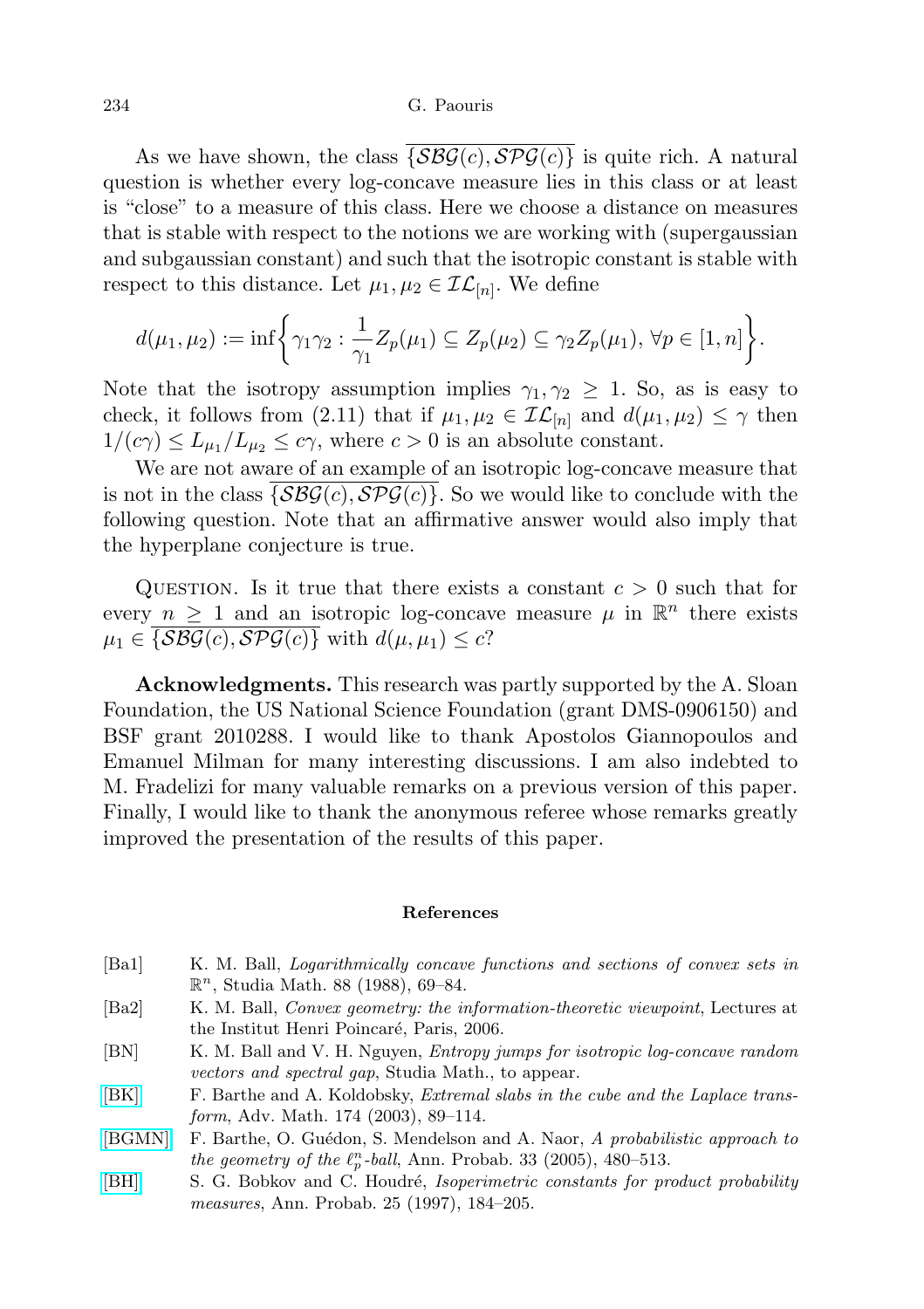- <span id="page-16-12"></span>[Bo] S. Bobkov, Spectral gap and concentration for some spherically symmetric probability measures, in: Geometric Aspects of Functional Analysis, V. D. Milman and G. Schechtman (eds.), Lecture Notes in Math. 1807, Springer, 2003, 37–43.
- <span id="page-16-14"></span>[\[Bor\]](http://dx.doi.org/10.1007/BF02018814) C. Borell, Convex set functions in d-space, Period. Math. Hungar. 6 (1975), 111–136.
- <span id="page-16-0"></span>[\[Bou1\]](http://dx.doi.org/10.2307/2374532) J. Bourgain, On high dimensional maximal functions associated to convex bodies, Amer. J. Math. 108 (1986), 1467–1476.
- <span id="page-16-3"></span>[Bou2] J. Bourgain, On the distribution of polynomials on high dimensional convex sets, in: Geometric Aspects of Functional Analysis, J. Lindenstrauss and V. D. Milman (eds.), Lecture Notes in Math. 1469, Springer, 1991, 127–137.
- <span id="page-16-5"></span>[Bou3] J. Bourgain, On the isotropy constant problem for  $\psi_2$ -bodies, in: Geometric Aspects of Functional Analysis, Lecture Notes in Math. 1807, Springer, 2003, 114–121.
- <span id="page-16-6"></span>[\[DP\]](http://dx.doi.org/10.1016/j.jfa.2009.06.038) N. Dafnis and G. Paouris, *Small ball probability estimates,*  $\psi_2$ -behavior and the hyperplane conjecture, J. Funct. Anal. 258 (2010), 1933–1964.
- <span id="page-16-10"></span>[EK] R. Eldan and B. Klartag, Approximately gaussian marginals and the hyperplane conjecture, in: Concentration, Functional Inequalities and Isoperimetry, Contemp. Math. 545, Amer. Math. Soc., 2011, 55–68.
- <span id="page-16-18"></span>[\[F\]](http://dx.doi.org/10.1007/s000130050154) M. Fradelizi, Sections of convex bodies through their centroid, Arch. Math. (Basel) 69 (1997), 515–522.
- <span id="page-16-1"></span>[G] A. Giannopoulos, Isotropic convex bodies, Warsaw Univ. notes, 2003; [http://](http://users.uoa.gr/~apgiannop/) [users.uoa.gr/˜apgiannop/.](http://users.uoa.gr/~apgiannop/)
- <span id="page-16-7"></span>[\[GPV1\]](http://dx.doi.org/10.1090/S0002-9939-2011-10984-5) A. Giannopoulos, G. Paouris and P. Valettas,  $\psi_{\alpha}$ -Estimates for marginals of log-concave probability measures, Proc. Amer. Math. Soc. 140 (2012), 1297– 1308.
- <span id="page-16-19"></span>[GPV2] A. Giannopoulos, G. Paouris and P. Valettas, On the existence of subgaussian directions for log-concave measures, in: Concentration, Functional Inequalities and Isoperimetry, Contemp. Math. 545, Amer. Math. Soc., 2011, 103–122.
- [Gr] L. Gross, Logarithmic Sobolev inequalities and contractivity properties of semigroups Dirichlet forms, in: Lecture Notes in Math. 1563, Springer, 1993, 54–88.
- <span id="page-16-11"></span>[\[GM\]](http://dx.doi.org/10.1007/s00039-011-0136-5) O. Guédon and E. Milman, *Interpolating thin-shell and sharp large-deviation* estimates for isotropic log-concave measures, Geom. Funct. Anal. 21 (2011), 1043–1068.
- <span id="page-16-8"></span>[\[KLS\]](http://dx.doi.org/10.1007/BF02574061) R. Kannan, L. Lovász and M. Simonovits, *Isoperimetric problems for convex* bodies and a localization lemma, Discrete Comput. Geom. 13 (1995), 541–559.
- <span id="page-16-17"></span>[\[K1\]](http://dx.doi.org/10.1016/j.jfa.2004.05.003) B. Klartag, An isomorphic version of the slicing problem, J. Funct. Anal. 218 (2005), 372–394.
- <span id="page-16-2"></span>[\[K2\]](http://dx.doi.org/10.1007/s00039-006-0588-1) B. Klartag, On convex perturbations with a bounded isotropic constant, Geom. Funct. Anal. 16 (2006), 1274–1290.
- <span id="page-16-4"></span>[\[KM\]](http://dx.doi.org/10.1016/j.jfa.2011.09.003) B. Klartag and E. Milman, Centroid bodies and the logarithmic Laplace trans $form—a \ unified \ approach, J. Funct. Anal. 262 (2012), 10-34.$
- <span id="page-16-13"></span>[L] M. Ledoux, The Concentration of Measure Phenomenon, Math. Surveys Monogr. 89, Amer. Math. Soc., 2001.
- <span id="page-16-16"></span>[LYZ] E. Lutwak, D. Yang and G. Zhang,  $L_p$  affine isoperimetric inequalities, J. Differential Geom. 56 (2000), 111–132.
- <span id="page-16-15"></span>[LZ] E. Lutwak and G. Zhang, *Blaschke–Santaló inequalities*, J. Differential Geom. 47 (1997), 1–16.
- <span id="page-16-9"></span>[\[M\]](http://dx.doi.org/10.1007/s00222-009-0175-9) E. Milman, On the role of convexity in isoperimetry, spectral gap and concentration, Invent. Math. 177 (2009), 1–43.